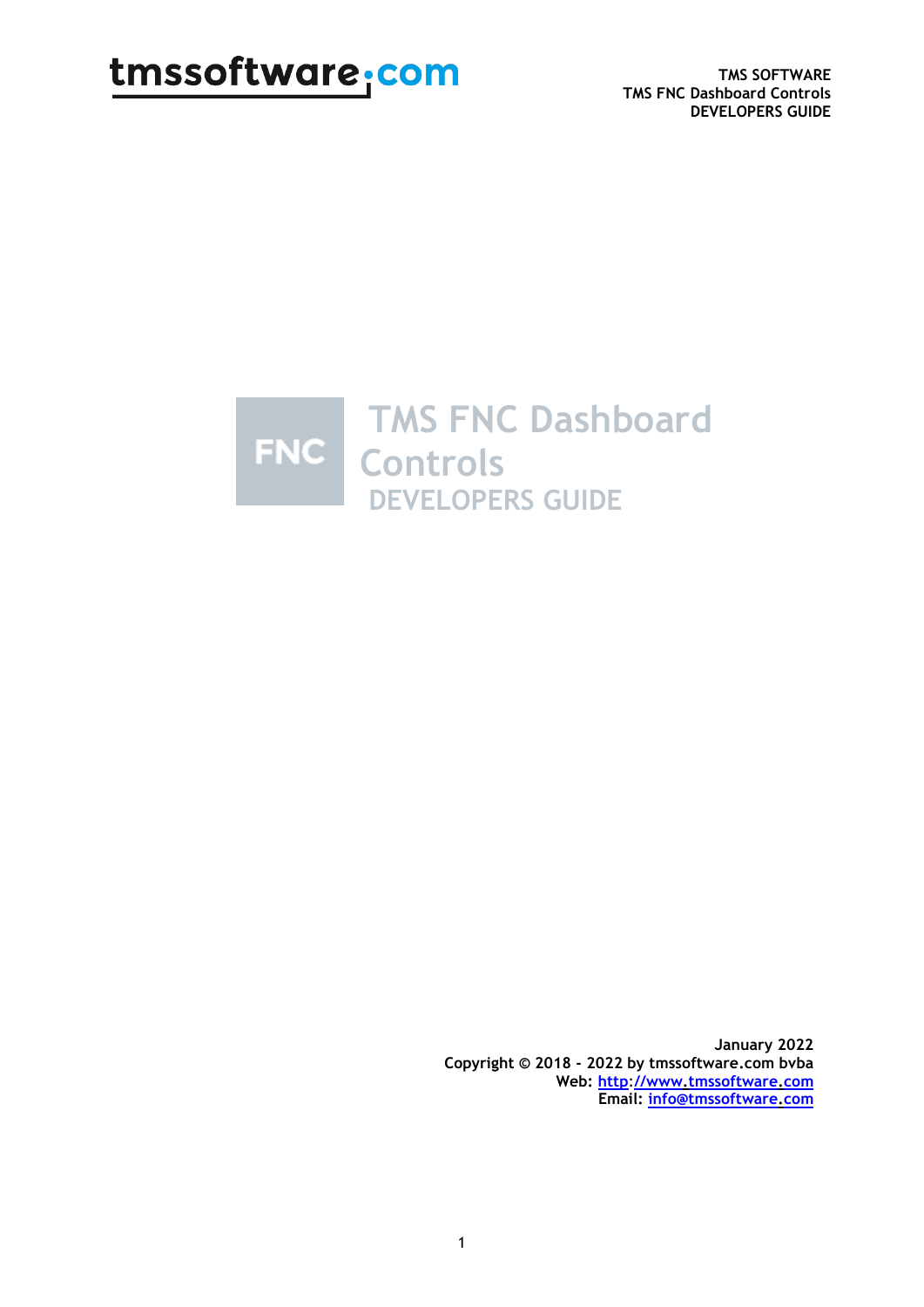#### Index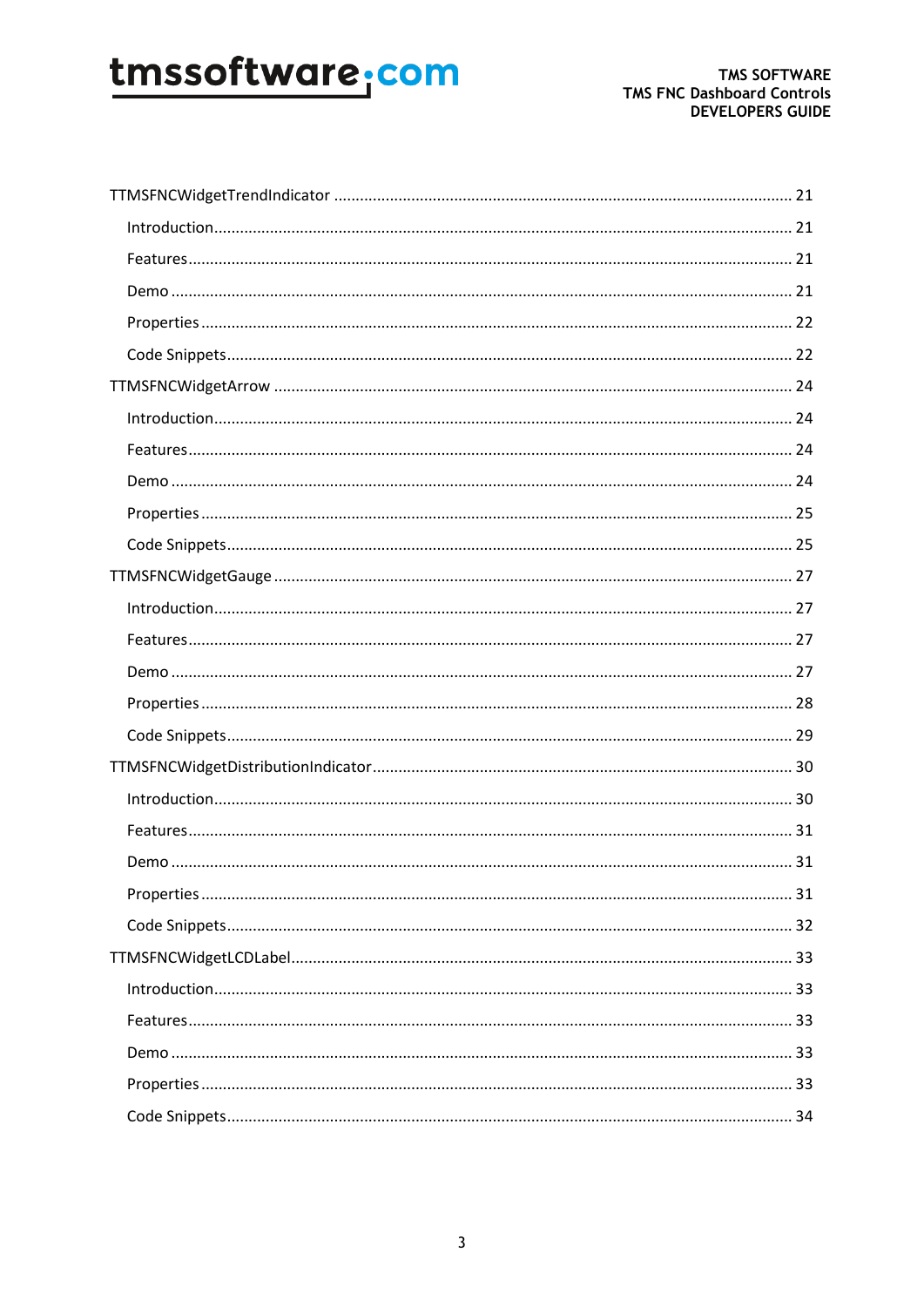#### **Availability**

Supported frameworks and platforms

- VCL Win32/Win64
- FMX Win32/Win64, macOS, iOS, Android, Linux
- LCL Win32/Win64, macOS, iOS, Android, numerous Linux variants including Raspbian
- WEB: Chrome, Edge, Firefox, …
- Supported IDE's
- Delphi XE7 and C++ Builder XE7 or newer releases
- Lazarus 1.4.4 with FPC 2.6.4 or newer official releases
- TMS WEB Core for Visual Studio Code 1.3 or newer releases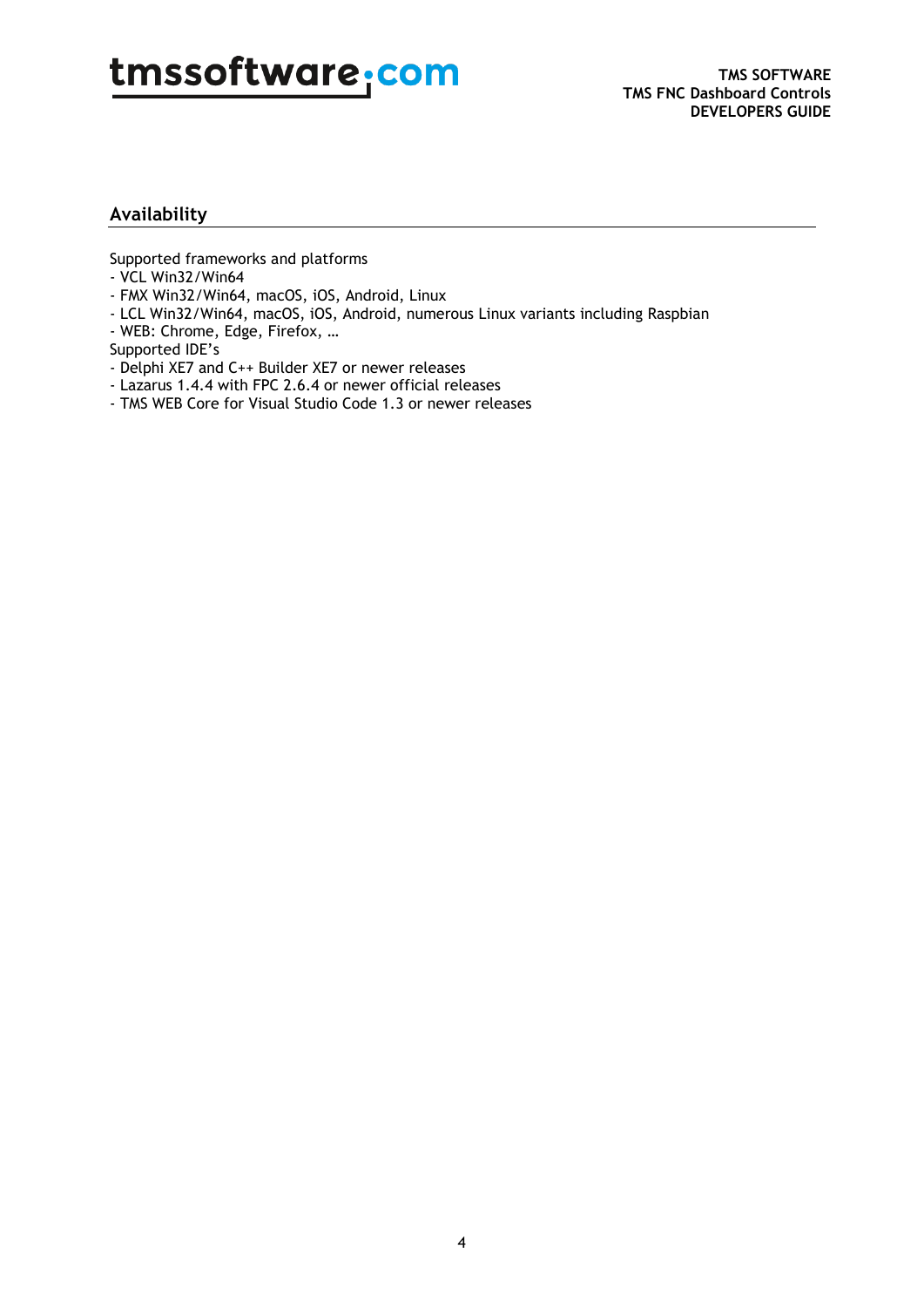#### **TTMSFNCWidgetProgress**



### **Introduction**

TTMSFNCWidgetProgress displays the progress of a process graphically in the form of a circle. To use this control, just drop it on a form and use the Value property to show the progress. The above screenshot of the Demo shows two usage examples of this control.

#### **Features**

- Easy to use, just set the Value property to set the progress
- Option to animate the display of change in progress value
- Properties to customize the Value Indicator on the circle by a filled circle (dot) or a custom bitmap. The second control in the demo screenshot above shows a custom bitmap.
- Option to display a Caption text at the top or bottom
- Properties to customize the font and format of the displayed value
- Properties to customize the fill colors and thickness of the finished and unfinished portion of the progress circle
- Properties to change the circle extent by specifying the Start and End angles
- Properties to show tick marks around the circle with bigger starting and ending tick marks (similar to a meter) with their own captions

#### **Demo**

A Demo is included in the source in a subfolder "Demo\WidgetProgress." A screenshot is shown at the top. In this Demo, two WidgetProgress controls display backup progress of two different servers. The first control has a default look whereas the second control shows a custom bitmap (a blue ball) on the circle at the value position. With each click of the button "Update Status," the backup progresses and advances both the WidgetProgress controls. You will see that the first control advances to the next value position with an animation whereas the second control progresses immediately to the next position. It also displays a custom bitmap (a blue ball) on the circle at the value position as shown in the screenshot.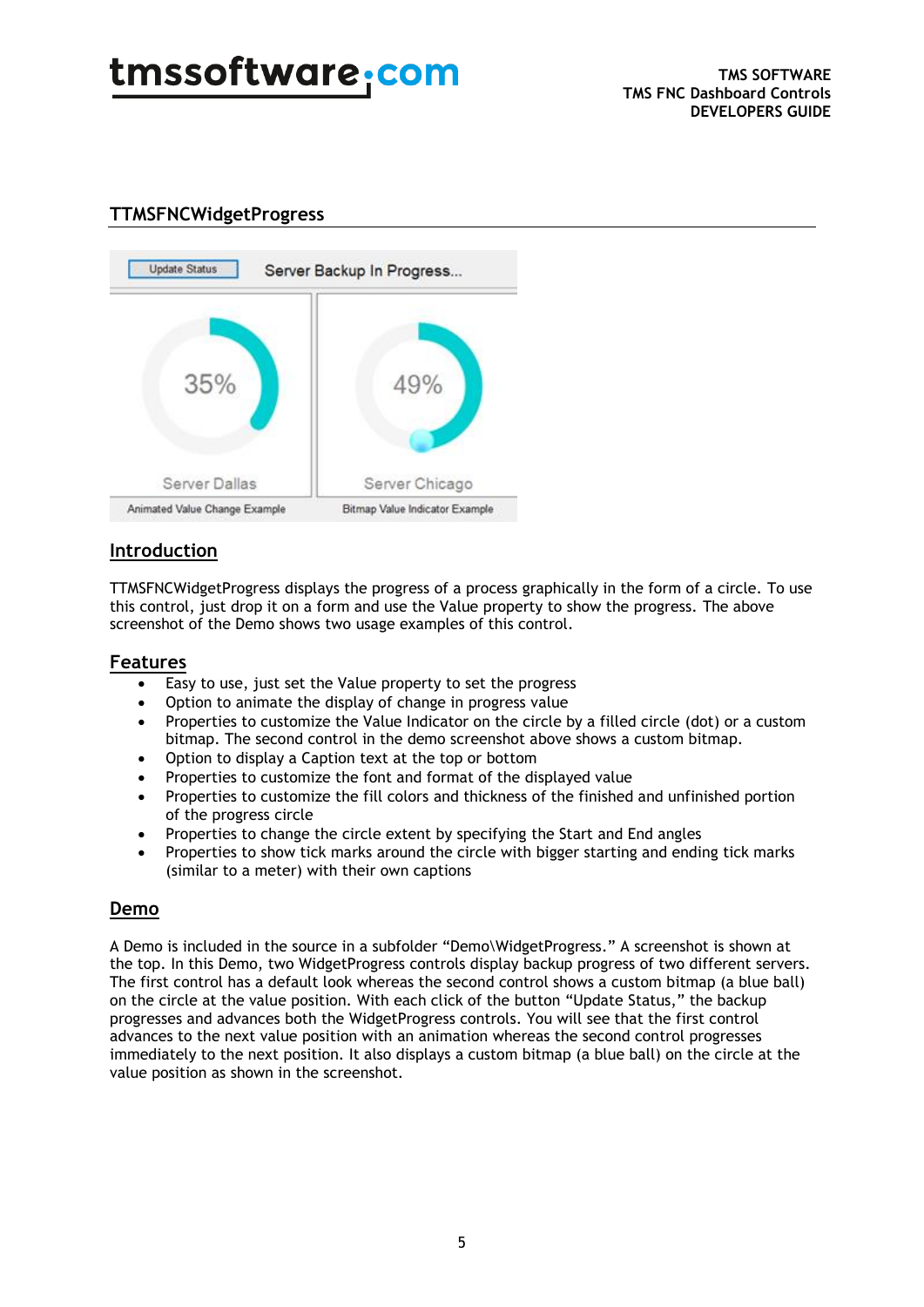### **Properties**

How to overview:

- To show a progress value, set it to the Value property. Control the display of the value text by using the properties ValueFont and ValueFormat.
- Control the display of actual position of the value on the circle by using the property group ValueIndicator. You can show a bigger Dot with a different fill or a custom Bitmap at the Value position. The second control in the demo screenshot above shows a custom bitmap.
- Normally when you set a new value, the control immediately advances the position to the new value. But you can make it advance with an animation by activating the property ValueAnimation.
- Adjust the thickness and color fill of the finished and unfinished portions of the progress circle by the property group CircleOptions.
- Show a Caption by the CaptionOptions property group. The caption can be placed at the top or at the bottom of the control.
- Advanced features consist of controlling the Start and End angle of the progress circle, showing tickmarks around the circle, showing captions at the Start, End and Center of the tickmarked circle.

**Value**: sets the value of the progress in percent and displays a circular progress arc accordingly.

**ValueFormat**: sets the format string to display the value text at the center of the circle. The default format "%g%%" displays the value with a percent symbol. Note that 2 percent symbols at the end of this default format display a single percent symbol.

**ValueFont**: sets the font to display the value text at the center of the circle.

**ValueIndicator**: sets the display of the actual position on the circle corresponding to the value.



The settings for the above include:

- **Kind**: The choices are piDot, piBitmap and piNone. The default is piDot that displays a circle or Value Dot at the value position. If you select piBItmap, it allows you to display a custom bitmap assigned via the property BitmapName described below.
- **Size**: The diameter of the Value Dot if the Kind is piDot. The default size is same as the default thickness of the circle.
- **Fill**: sets the color of the Value Dot if the Kind is piDot.
- **BitmapName:** sets the name of a bitmap in a TMS BitmapContainer assigned to the WidgetProgress control. This bitmap is displayed as the Value Indicator if you set the kind above to piBitmap.

**ValueAnimation**: set this Active to let the circle progress to a new value with Animation.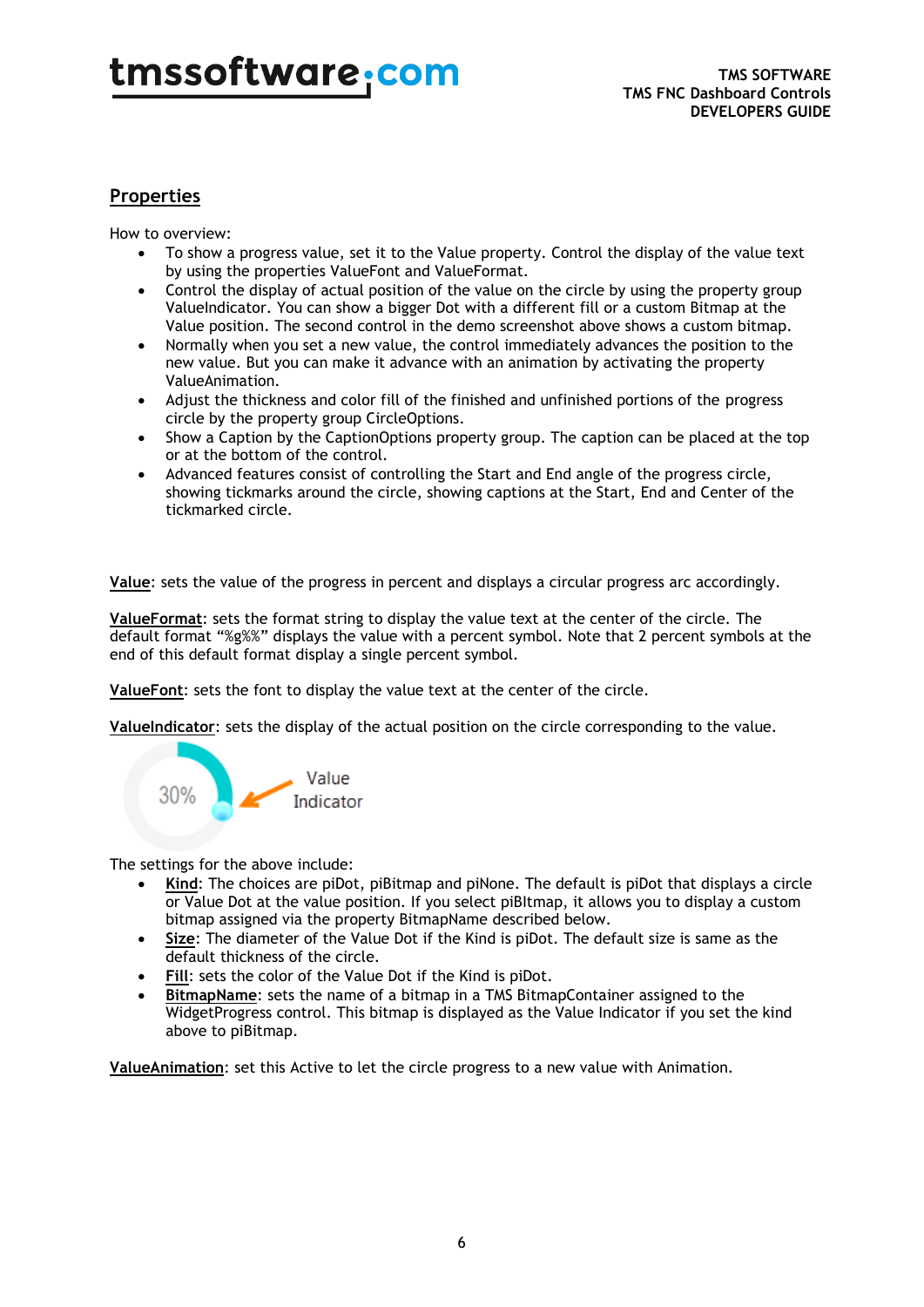**CircleOptions**: includes properties to control the display of the progress circle.



The settings for the above include:

- Fill: sets the color of the Finished Part of the Circle.
- **UnfinishedFill**: sets the color of the Unfinished Part of the Circle.
- **Thickness**: sets the thickness or width of the Finished Part of the Circle Arc.
- **UnfinishedThickness**: sets the thickness or width of the Unfinished Part of the Circle Arc.
- **Margin**: sets the space to leave on all the sides of the widget.
- **StartAngle**: sets the angle in degrees of the starting point of the progress (value 0). The default value is angle 0 (top).
- **EndAngle**: sets the angle in degrees of the ending point of the progress (value 100). The default value is angle 360 (ends at top). **Example**: if you set the StartAngle at -90 and EndAngle at 90 the control will appear as shown on the right.



**Tickmarks**: includes properties to display tick marks around the progress circle.

- **Count**: when set to a Non Zero value, shows that many tick marks around the progress circle.
- **Size**: sets the length of the tick marks.
- **Stroke**: sets the stroke to draw tickmarks
- Gap: sets the gap between the circle and the start of a tick mark.



• **Additional Tickmarks properties**

**CenterText**: sets the text to show at the center of the tick mark circle below the Value text.

**Tickmarks Properties related to Start/End marks**: If you set the earlier described properties CircleOptions.StartAngle and CircleOptions.EndAngle to a non-complete circle then you can use the following additional properties in TickMarks.

**StartEndMarkSize**: sets a different size (length) of the starting and ending tick mark as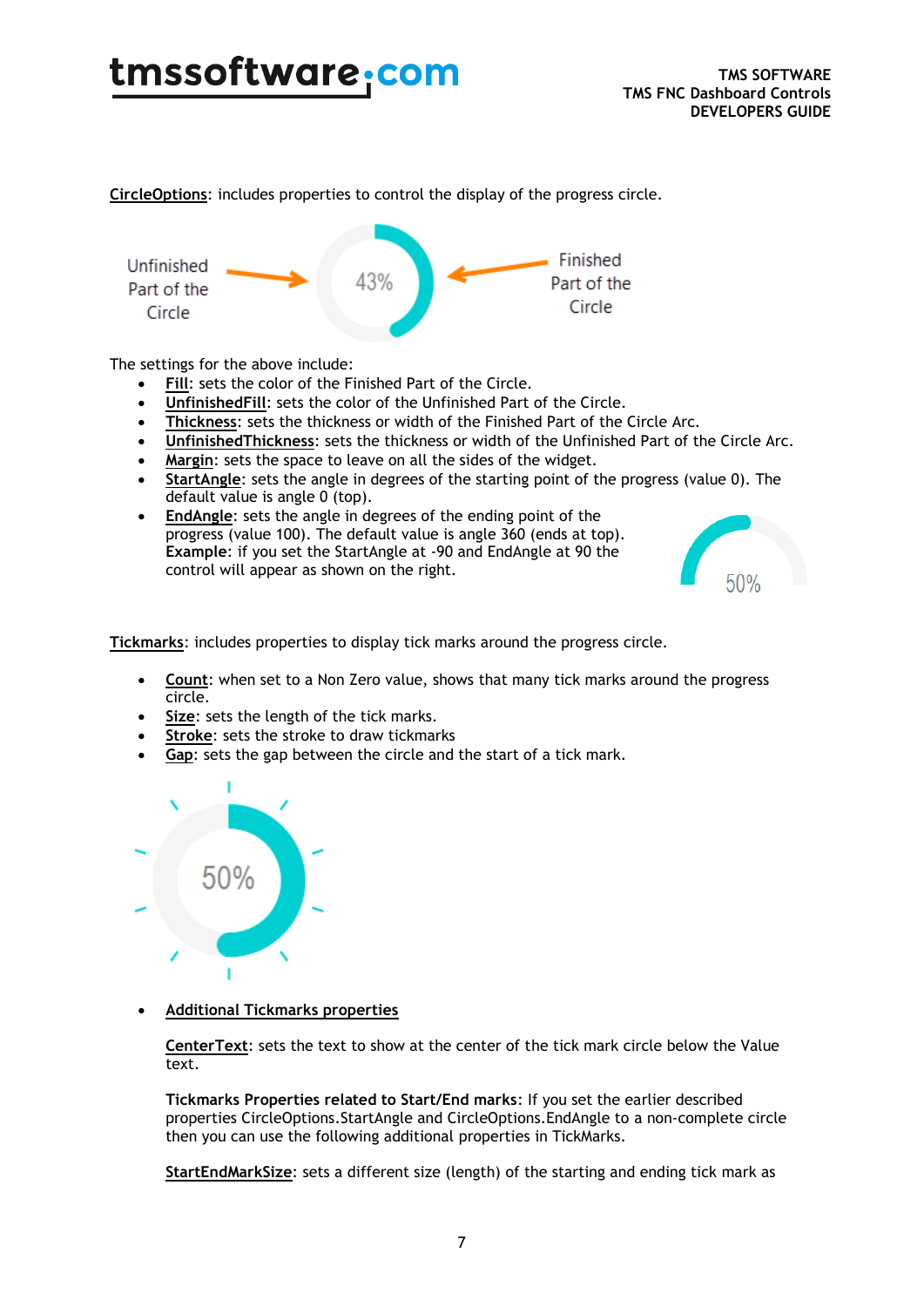shown above. This is usually done with a Start and End angle that defines a non-complete circle.

**StartEndMarkWidth**: sets a different width of the starting and ending tick mark. **StartText**: sets a text label to show near the starting mark. **EndText**: sets a text label to show near the ending mark.

**CaptionOptions**: sets a caption to show on the widget. This includes the following settings:

- **Text:** sets the text for the caption
- **Font**: sets the font for the caption
- **Position**: sets the position for the caption to Top (cpTop) or Bottom (cpBottom) or cpNone to hide the caption even if the text is set.

When you set a caption, the size of the widget is reduced to make space for the caption.

#### **Code Snippets**

```
To set a progress value to show:
   TMSFNCWidgetProgress1.Value := 45;
```

```
To set the caption:
```

```
 TMSFNCWidgetProgress1.CaptionOptions.Text := 'Server Dallas';
```
To show a bitmap as the ValueIndicator: following code was used in the Demo above to show the Widget Progress on the right. The BitmapContainer was already added to the form in the Designer with the desired BlueBall named bitmap.

```
 TMSFNCWidgetProgress2.BitmapContainer := TMSFNCBitmapContainer1;
 TMSFNCWidgetProgress2.ValueIndicator.BitmapName := 'BlueBall';
 TMSFNCWidgetProgress2.ValueIndicator.Kind := piBitmap;
```


#### To change the color scheme completely with a dark gradient background and tick marks:

```
 TMSFNCWidgetProgress1.Value := 30;
 TMSFNCWidgetProgress1.Fill.Color := gcNavy;
 TMSFNCWidgetProgress1.Fill.ColorTo := gcRoyalBlue;
 TMSFNCWidgetProgress1.Fill.Kind := gfkGradient;
 TMSFNCWidgetProgress1.CircleOptions.Fill.Color := gcWhite;
 TMSFNCWidgetProgress1.CircleOptions.Fill.ColorTo := gcPowderBlue;
 TMSFNCWidgetProgress1.CircleOptions.Fill.Kind := gfkGradient;
 TMSFNCWidgetProgress1.CircleOptions.UnfinishedFill.Color := gcNavy; 
 TMSFNCWidgetProgress1.CircleOptions.Thickness := 5;
 TMSFNCWidgetProgress1.CircleOptions.UnfinishedThickness := 5;
 TMSFNCWidgetProgress1.ValueIndicator.Fill.Color := gcPowderBlue;
 TMSFNCWidgetProgress1.ValueFont.Color := gcPowderBlue;
 TMSFNCWidgetProgress1.Tickmarks.Count := 10;
 TMSFNCWidgetProgress1.Tickmarks.Stroke.Color := gcPowderBlue;
 TMSFNCWidgetProgress1.Tickmarks.Size := 12;
```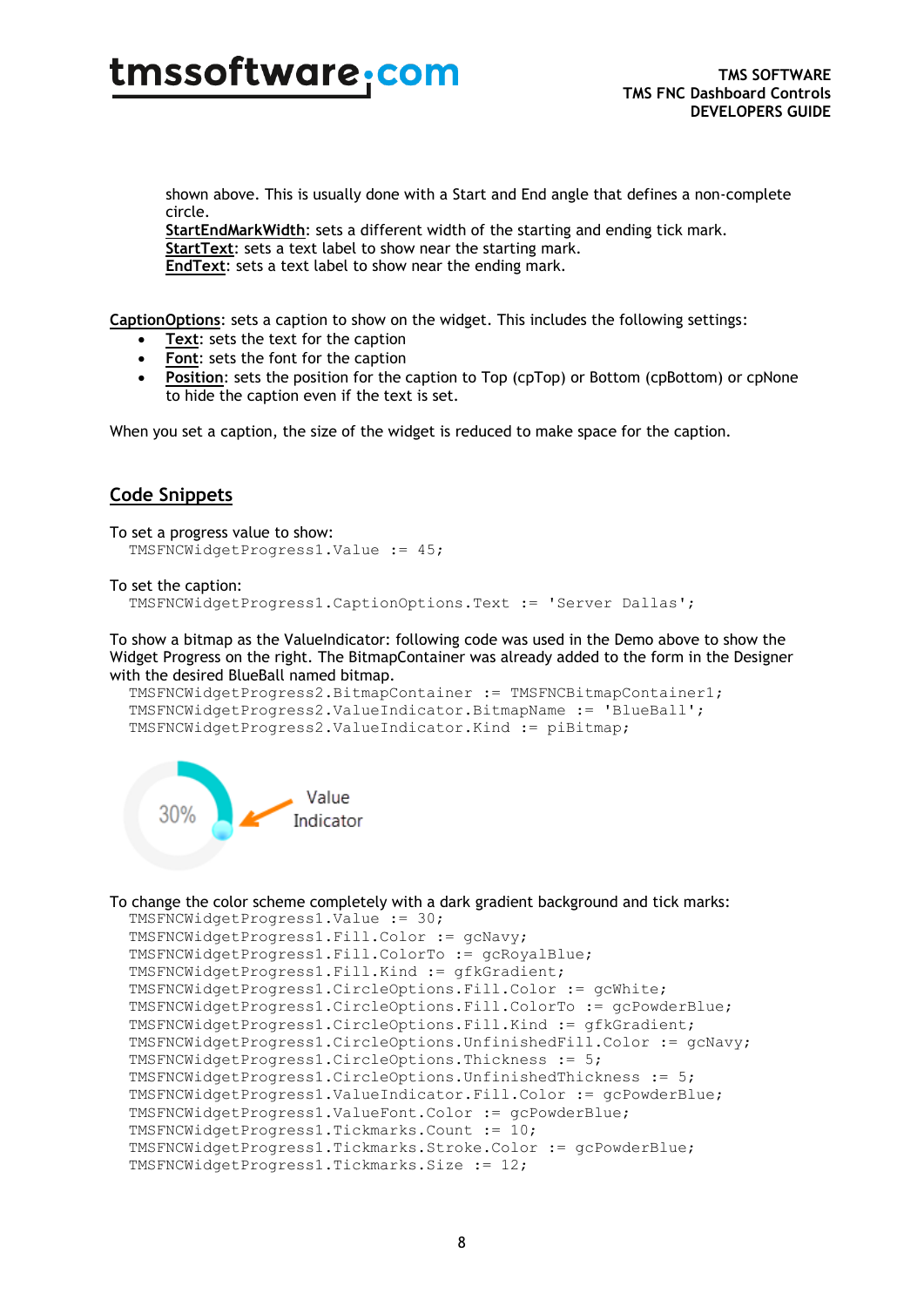



To make it a half circle as shown above, the following lines are added: TMSFNCWidgetProgress1.CircleOptions.StartAngle := -90; TMSFNCWidgetProgress1.CircleOptions.EndAngle := +90;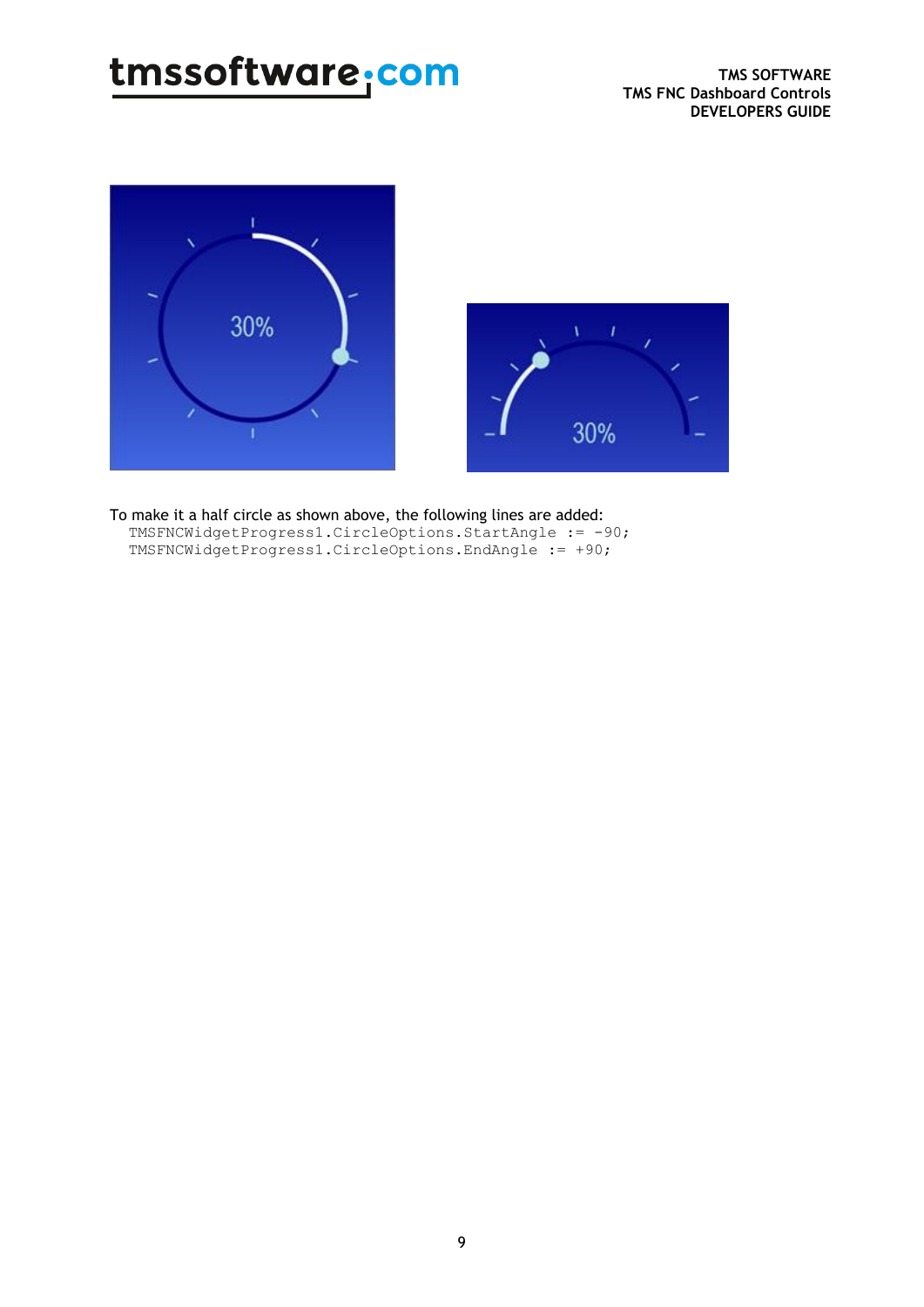

### **Update Status** Sales of Beverages (Coca-Cola) North South East West 67% 53% 62% 60%

#### **TTMSFNCWidgetMultiProgress**

#### **Introduction**

TTMSFNCWidgetMultiProgress displays the progress of multiple processes graphically in concentric circles as shown above. To use this control, just drop it on a form and add Circle Items to it. Then set a Value for each item to show the progress in the Form Designer or by code. Later, you can set the Value for each item by code, quite similar to the WidgetProgress described earlier. A Legend can also be shown in various positions. In the screenshot, the Legend appears on the top right.

#### **Features**

- Easy to use, just add a circle item in the Object Inspector or by code. Set its Value and Caption to show the progress immediately. The circle gets a new color automatically.
- Properties to customize the fill colors and thickness of the finished and unfinished portion of any circle item.
- Option to display a Caption text at the top or bottom
- Show a Legend showing the circle item captions. The Legend can appear in 4 corners or on the circle itself. For example, the Legend appears at the top right in the above screenshot.

#### **Demo**

A Demo is included in the source in a subfolder "Demo\WidgetMultiProgress." A screenshot is shown at the top. In this Demo, four progress circles display the sales figures of different regions. In the Demo, you can click on the button "Update Status" to advance all the progress circles by random values.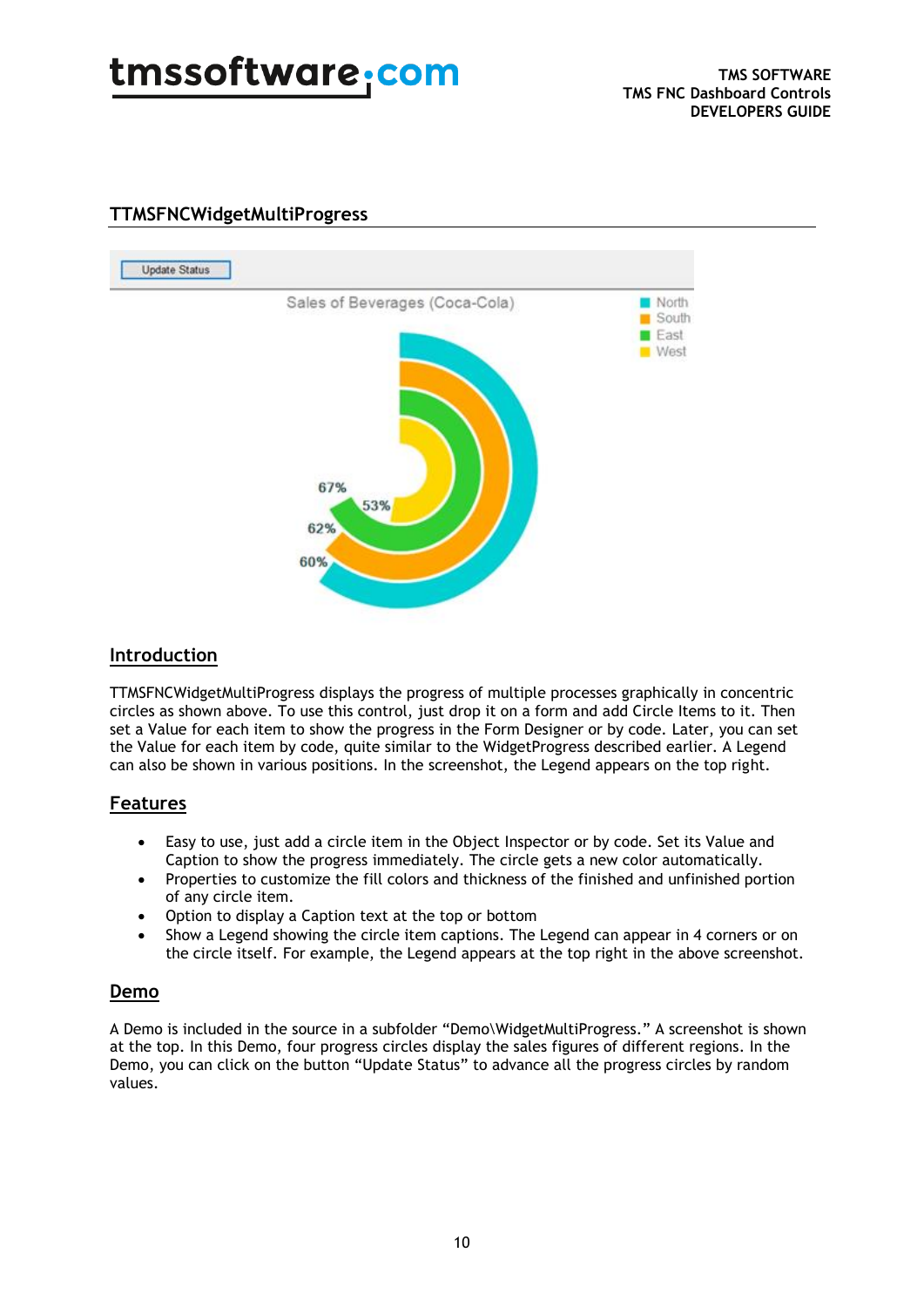### **Properties**

How to overview:

- Add a different circle item in the Designer or in code.
- Set a value to show the progress of an item.
- A new color is automatically assigned for a new circle item but you can change it by the Fill property of the item. Similarly, you can change the color fill of the unfinished part of the circle item.
- Adjust the thickness of the finished and unfinished portions of all the circles by the property group CircleOptions.
- Show a Caption by the CaptionOptions property group. The caption can be placed at the top or at the bottom of the control.
- Show a Legend describing the items at various positions. Note that a Legend will not be shown if the Captions of all the circle items are empty.

**CircleItems**: contains items to show progress of each circle. You can click the … after the property in the Object Inspector to manage the items, to add, reorder or delete items. You can also expand the property in the Structure window of Delphi IDE to inspect the circle items. Note that the outermost circle is the Item at index 0.

Each circle item includes the following properties:

- **Caption**: sets the caption for the circle item. This is shown in the Legend. For example, "North" is a caption describing the outermost circle in the above screenshot. The captions appear only in the Legend and the Legend is shown only if you set at least one item's Caption.
- **Value**: sets the value of the progress in percent and displays a circular progress arc for the item accordingly.
- **Fill**: sets the color of the Finished Part of the Circle.
- **UnfinishedFill**: sets the color of the Unfinished Part of the Circle. Note that by default, this widget does not show any unfinished part of the circle.

**ValueFormat**: sets the format string to display the progress value text at the end of a circle item. The default format "%g%%" displays the value with a percent symbol. Note that 2 percent symbols at the end of this default format display a single percent symbol.

**ValueFont**: sets the font to display the value text at the end of a circle item.

**CircleOptions**: includes common properties to control the display of the progress circle of all the circle items.

- **Thickness**: sets the thickness or width of the Finished Part of the Circle Arc.
- **UnfinishedThickness**: sets the thickness or width of the Unfinished Part of the Circle Arc. Note that by default, this widget does not show any unfinished part of the circle.
- **ValueGap**: sets the distance between the value text and the end of the circle.
- **Margin**: sets the space to leave on all the sides of the widget.
- **StartAngle**: sets the angle in degrees of the starting point of the progress (value 0). The default value is angle 0 (top).
- **EndAngle**: sets the angle in degrees of the ending point of the progress (value 100). The default value is angle 360 (ends at top).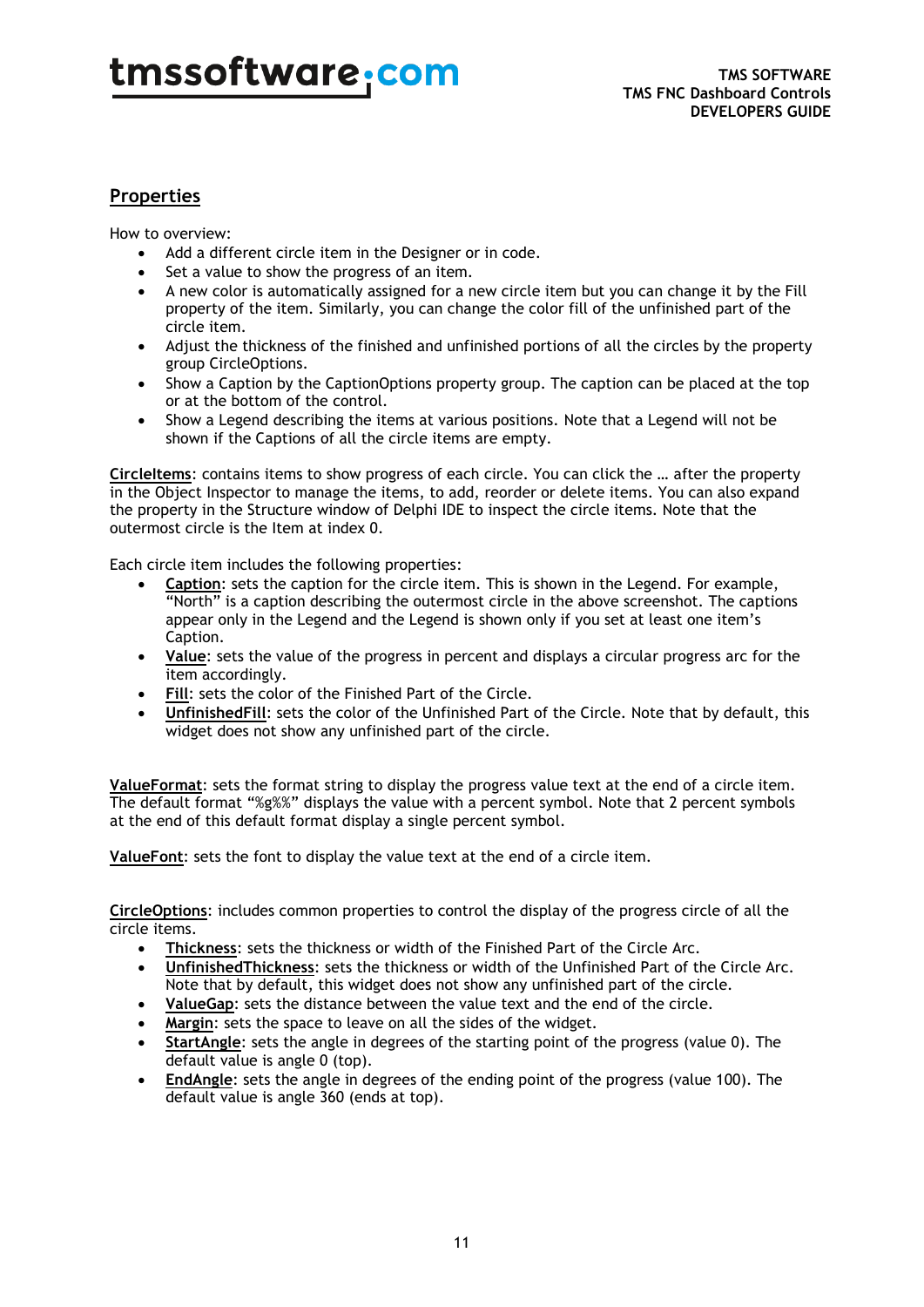**Legend**: includes properties to display the Legend

- **Border**: a stroke for Legend table's border
- **Fill**: a fill color for the Legend
- **Margin**: the margin around the Legend
- **Position**: The position at which the Legend appears

**CaptionOptions**: sets a caption to show on the widget. This includes the following settings:

- **Text**: sets the text for the caption
- **Font**: sets the font for the caption
- **Position**: sets the position for the caption to Top (cpTop) or Bottom (cpBottom) or cpNone to hide the caption even if the text is set.

When you set a caption, the size of the widget is reduced to make space for the caption.

### **Code Snippets**

#### To set a caption and a position for Legend: TMSFNCWidgetMultiProgress1.CaptionOptions.Text := 'Sales of Beverages (Coca-Cola)'; TMSFNCWidgetMultiProgress1.Legend.Position := lpTopRight; TMSFNCWidgetMultiProgress1.CaptionOptions.Position := cpTop;

#### To add circle items by code and initialize them:

```
 TMSFNCWidgetMultiProgress1.CircleItems.Clear;
 AnItem := TMSFNCWidgetMultiProgress1.CircleItems.Add;
 AnItem.Caption := 'North';
 AnItem.Value := 0;
 AnItem := TMSFNCWidgetMultiProgress1.CircleItems.Add;
 AnItem.Caption := 'South';
 AnItem.Value := 0
 AnItem := TMSFNCWidgetMultiProgress1.CircleItems.Add;
 AnItem.Caption := 'East';
 AnItem.Value := 0;
 AnItem := TMSFNCWidgetMultiProgress1.CircleItems.Add;
 AnItem.Caption := 'West';
 AnItem.Value := 0;
```
#### Then to set the value for South:

TMSFNCWidgetMultiProgress1.CircleItems.Items[1].Value := 24;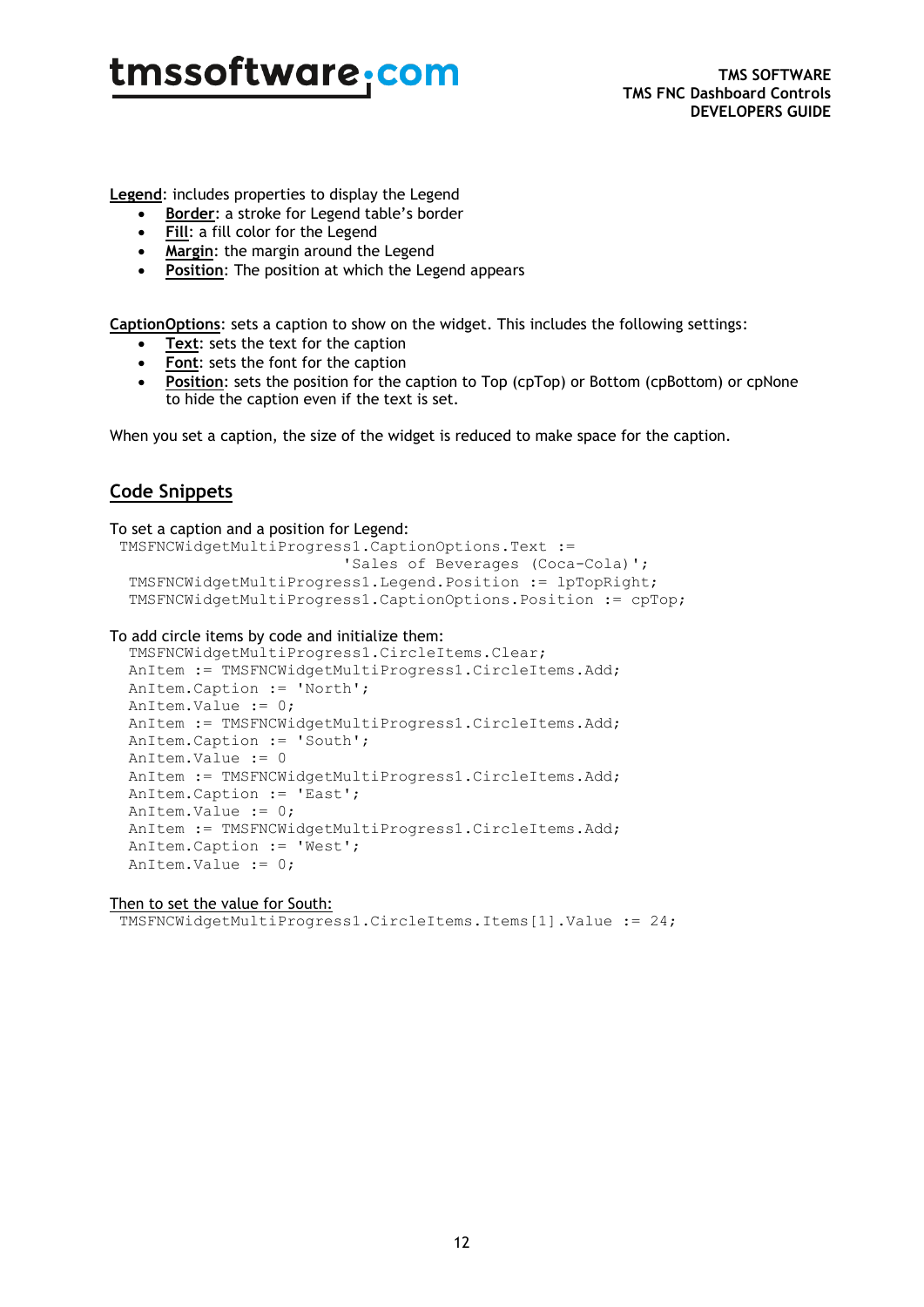#### **TTMSFNCWidgetMarqueeProgress**



### **Introduction**

TTMSFNCWidgetMarqueeProgress displays the progress of a process graphically in the form of a circle. In addition, this circle revolves like a marquee to indicate a running process. To use this control, just drop it on a form and use the Value property to show the progress. To make it revolve, you need to set its MarqueeAnimation property active.

#### **Features**

- Revolving progress circle Animation in addition to displaying the circular progress
- Properties to customize the font and format of the displayed value
- Option to display a Caption text at the top or bottom
- Properties to customize the fill colors and thickness of the finished and unfinished portion of the revolving progress circle



### **Demo**

A Demo is included in the source in a subfolder "Demo\WidgetMarqueeProgress." In this Demo, two types of Widgets are demonstrated as shown above. The one on the right is the TTMSFNCWidgetMarqueeProgress control. The demo runs by itself showing an increasing progress value till it finishes at 100%.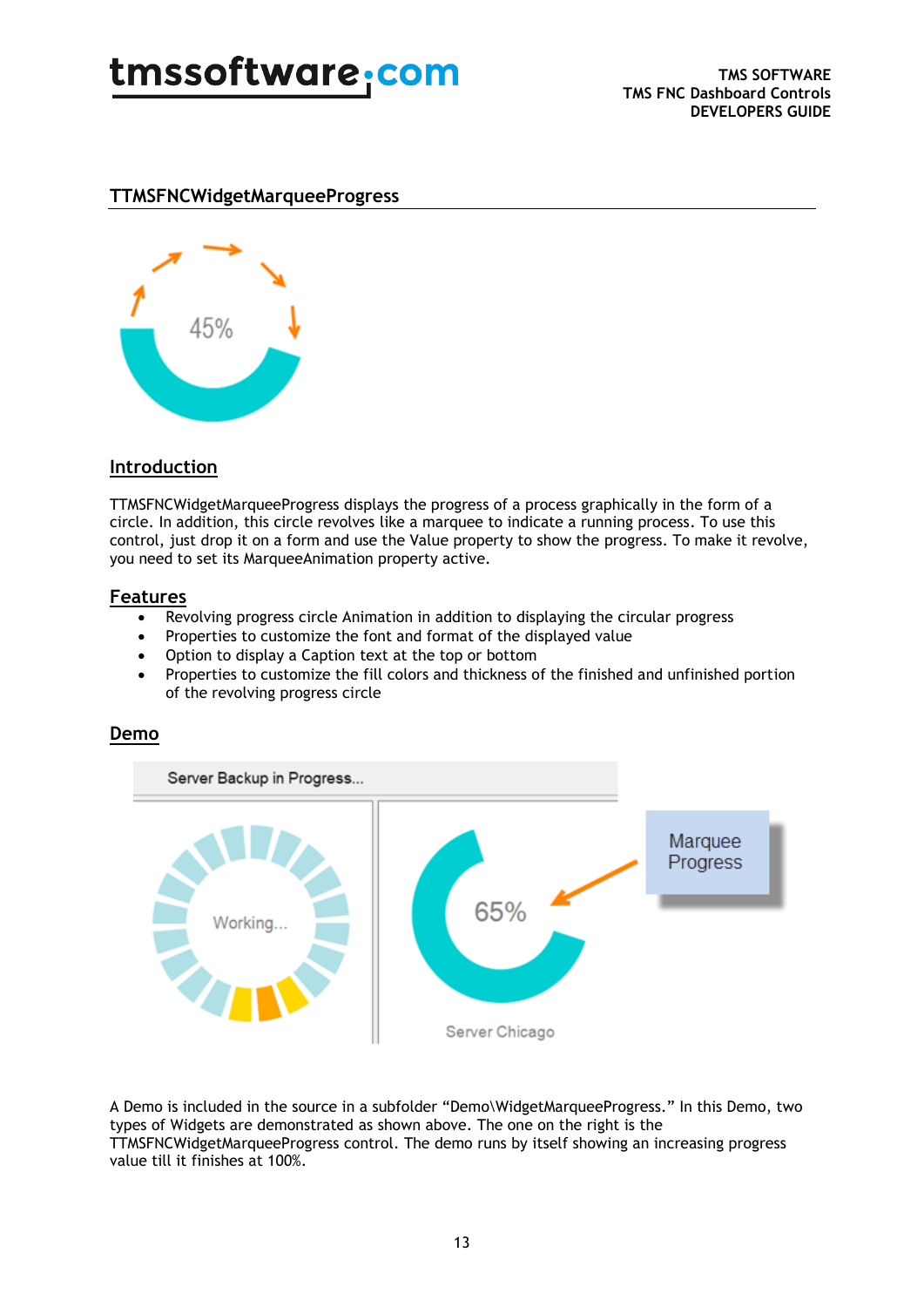#### **Properties**

How to overview:

- To show a progress value, set it to the Value property. Control the display of the value text by using the properties ValueFont and ValueFormat.
- Make it revolve by activating the property MarqueeAnimation.
- Adjust the thickness of the revolving arc and the color fill of the finished and unfinished portions of the progress circle by the property group CircleOptions.
- Show a Caption by the CaptionOptions property group. The caption can be placed at the top or at the bottom of the control.

**Value**: sets the value of the progress in percent and displays a circular progress arc accordingly.

**ValueFormat**: sets the format string to display the value text at the center of the circle. The default format "%g%%" displays the value with a percent symbol. Note that 2 percent symbols at the end of this default format display a single percent symbol.

**ValueFont**: sets the font to display the value text at the center of the circle.

**MarqueeAnimation**: set this Active to let the circle revolve. To change the speed of revolution, try changing the Interval and Step properties in MarqueeAnimation.

**CircleOptions**: includes properties to control the display of the progress circle.

The settings for the above include:

- **Thickness**: sets the thickness of the circle, for both finished and unfinished parts.
- **Fill:** sets the color of the Finished Part of the Circle.
- **UnfinishedFill**: sets the color of the Unfinished Part of the Circle. By default, it is not used in this widget.
- **Margin**: sets the space to leave on all the sides of the widget.

**CaptionOptions**: sets a caption to show on the widget. This includes the following settings:

- **Text**: sets the text for the caption
- **Font**: sets the font for the caption
- **Position**: sets the position for the caption to Top (cpTop) or Bottom (cpBottom) or cpNone to hide the caption even if the text is set.

#### **Code Snippets**

To set a progress value to show:

TMSFNCWidgetMarqueeProgress1.Value := 45;

#### To set the caption:

TMSFNCWidgetMarqueeProgress1.CaptionOptions.Text := 'Server Chicago';

#### To start the animation:

TMSFNCWidgetMarqueeProgress1.MarqueeAnimation.Active := true;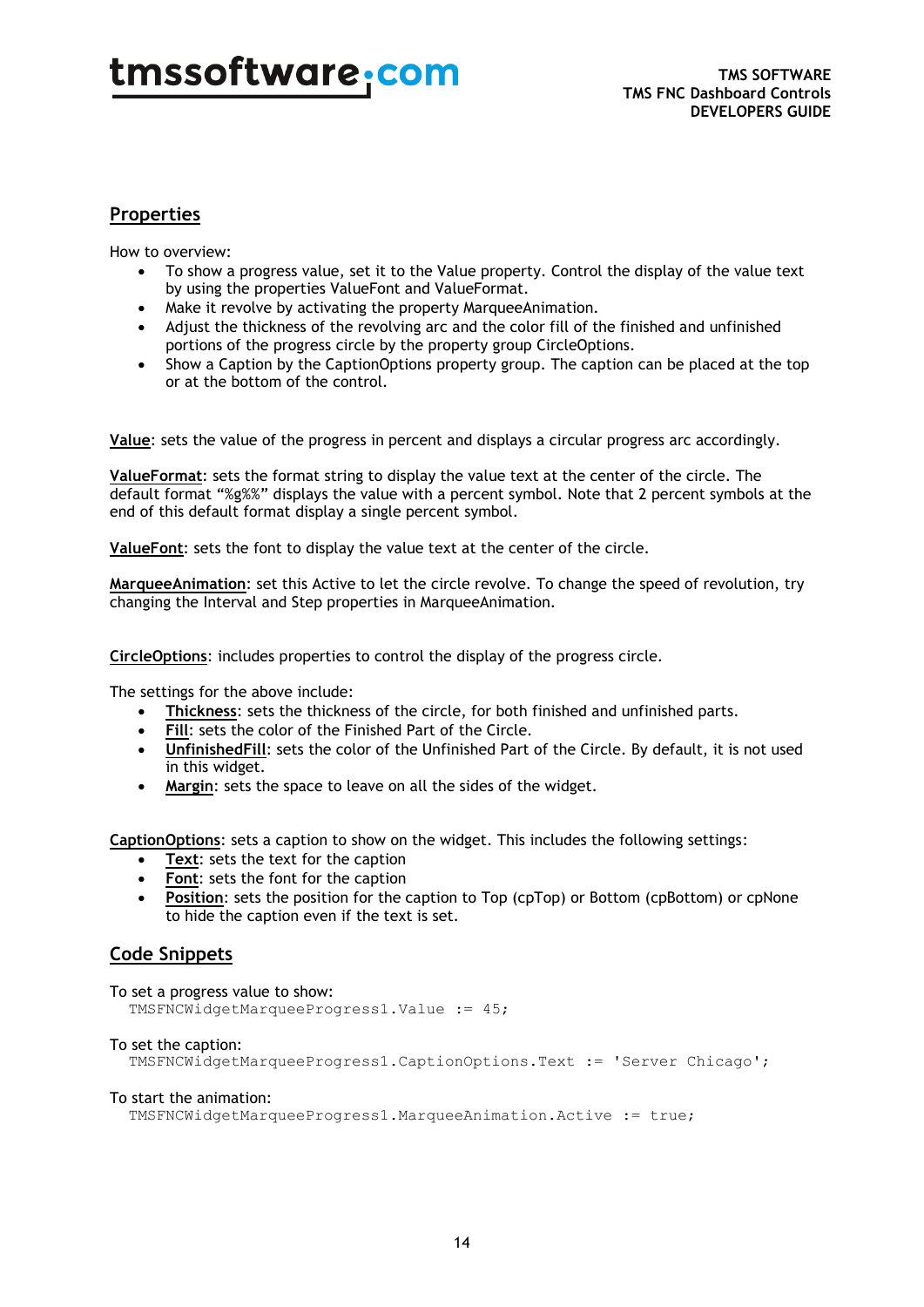

#### **TTMSFNCWidgetMarqueeContinuousProgress**



#### **Introduction**

TTMSFNCWidgetMarqueeContinousProgress displays a revolving animation to indicate that a process is going on. The animation consists of 3 highlighted sections that revolve around the circle as shown in the screenshot above. This widget does not show any value of the progress. To make it revolve, you need to set its MarqueeAnimation property active.

#### **Features**

- Eye-catching animation to show the status text of a running process with a set of revolving highlighted sections
- Properties to customize the number of sections, thickness and gap.
- Properties to customize the all the colors in the sections
- Option to display a Caption text at the top or bottom

#### **Demo**



A Demo is included in the source in a subfolder "Demo\WidgetMarqueeProgress." In this Demo, two types of Widgets are demonstrated as shown above. The one on the left is the WidgetMarquee Continuous Progress control. The demo runs by itself showing a working and finished state of the process via this widget's animation.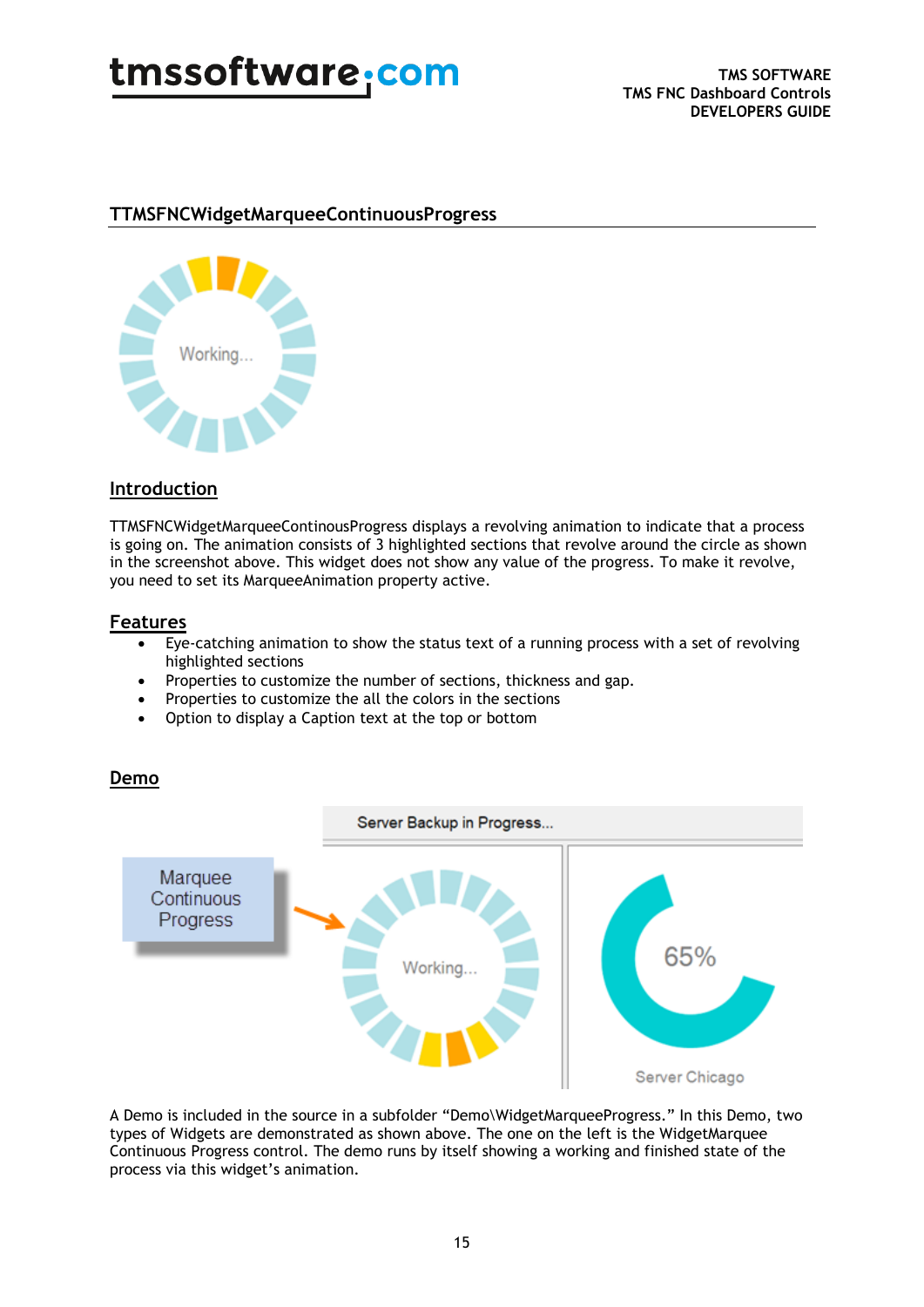### **Properties**

How to overview:

- Make it revolve by activating the property MarqueeAnimation.
- Set the CenterText to show a status text.
- Set the number of sections in the MarqueeAnimation property group. This property group also lets you set the colors of the highlighted sections that revolve.
- Adjust the colors of the regular non-highlighted sections by the property group CircleOptions which is similar to the earlier progress controls.
- Show a Caption by the CaptionOptions property group. The caption can be placed at the top or at the bottom of the control.

**MarqueeAnimation**: includes the following properties to control the animation:

- Active: sets the animation active that revolves around the circle.
- SectionCount: sets the number of sections to display in the circle.
- SectionGapAngle: sets the gap between the sections in terms of an angular difference.
- Fill: sets the color of the main animated, highlighted section.
- SideFill: sets the color of the 2 adjacent sections surrounding the main animated section.

For example, in the above screenshot, Fill and SIdeFill colors are gcOrange and gcGold respectively. So the main Orange section is surrounded by 2 Gold sections. All these 3 sections revolve around the circle.

**CircleOptions**: includes properties to control the display of all the section arcs.

The settings for the above include:

- **Thickness**: sets the thickness of the circle that becomes the thickness of a section arc.
- **Fill**: sets the color of a regular non-highlighted section.
- **UnfinishedFill**: sets the color of the gap between the sections. By default, it is not used in this widget.
- **Margin**: sets the space to leave on all the sides of the widget.

**CaptionOptions**: sets a caption to show on the widget. This includes the following settings:

- **Text**: sets the text for the caption
- **Font**: sets the font for the caption
- **Position:** sets the position for the caption to Top (cpTop) or Bottom (cpBottom) or cpNone to hide the caption even if the text is set.

When you set a caption, the size of the widget is reduced to make space for the caption.

#### **Code Snippets**

#### To set a center text to show:

 TMSFNCWidgetMarqueeContinuousProgress1.CenterText := 'Working...'; Or, later:

TMSFNCWidgetMarqueeContinuousProgress1.CenterText := 'Finished';

#### To start the animation:

 TMSFNCWidgetMarqueeContinuousProgress1.MarqueeAnimation.Active := true; To stop the animation:

TMSFNCWidgetMarqueeContinuousProgress1.MarqueeAnimation.Active := false;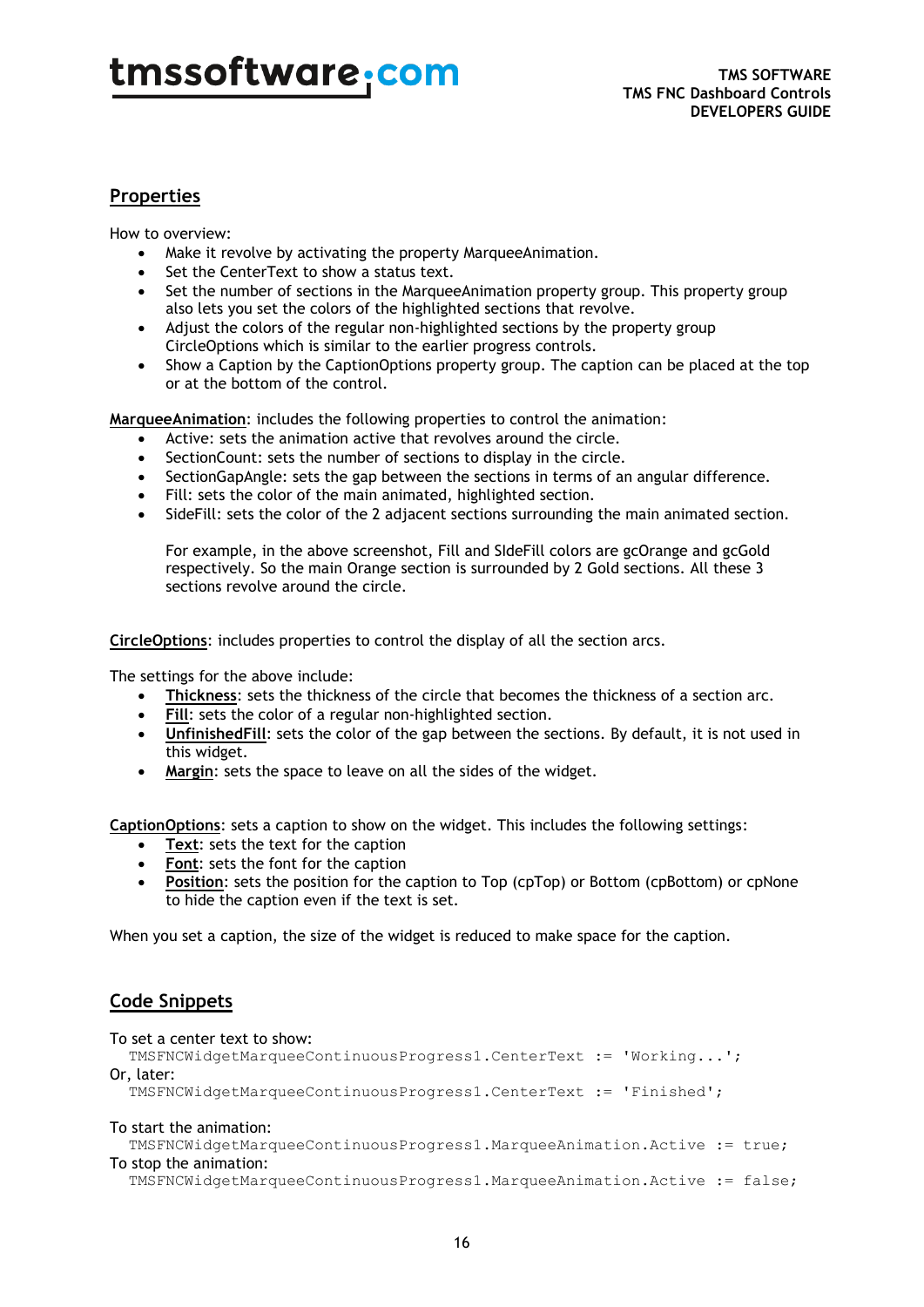### **TTMSFNCWidgetSetPoint**



Thermostat

### **Introduction**

TTMSFNCWidgetSetPoint displays the Value of a parameter and a SetPoint (desired) value of the same parameter on a circular scale. The idea is to highlight the difference between the current Value and the SetPoint which is the desired value. At the same time, the application can use its own logic to display the center text and a starting and ending text based on the difference above.

For example, in the above example, the SetPoint Widget represents the status of a Thermostat where the parameter being displayed is the Temperature. The SetPoint is set at value 25 that is indicated by the double dot. The current temperature is 45, represented by the solid dot. The shaded area between these two is the difference that is shaded for a quick visual representation. At the same time, the status is indicated that the Thermostat is cooling because the current temperature is higher than the desired SetPoint.

#### **Features**

- Intuitive display of SetPoint Indicator and Value Indicator with a Strip joining them that is shaded to quickly see how far the Value is from SetPoint
- Properties to customize the colors of Value and SetPoint Indicators and the Strip
- Properties to customize the look of the circular track and tick marks
- Properties to customize the starting, ending and center text showing the status
- Option to display a Caption text at the top or bottom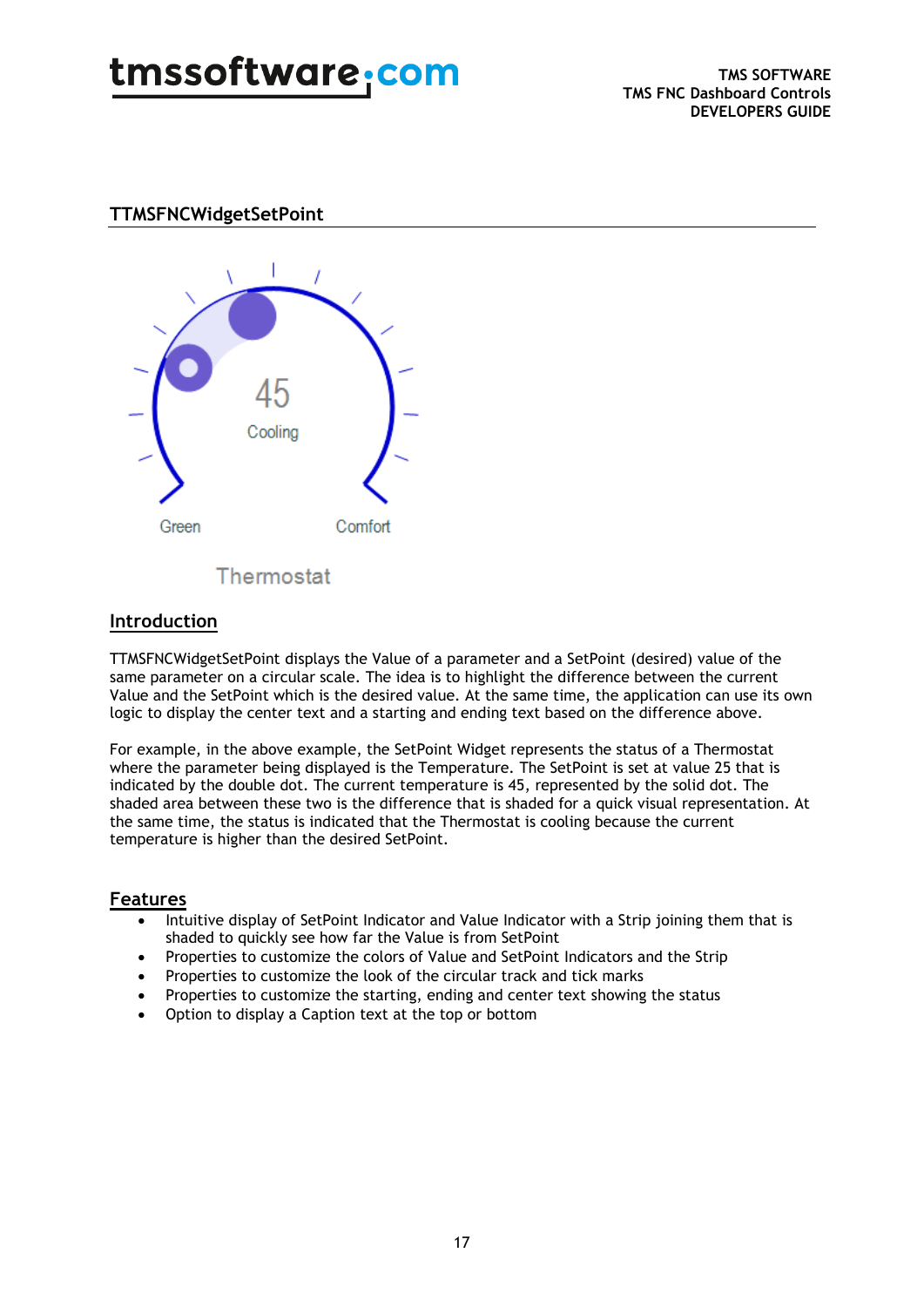**Demo** 



A Demo is included in the source in a subfolder "Demo\WidgetsSetPointAndLcdLabel." In this Demo, the SetPoint Widget shows the status of a Thermostat. SetPoint value is set at 25. That is also indicated by the green needle of the Gauge widget on the left. In the screenshot, the current temperature is 45 and hence the Thermostat is cooling towards the SetPoint temperature. The strip between the SetPoint and the current Value gives a visual indication of the difference. The Demo allows changing the temperature by a track bar to see how it affects the Thermostat.

### **Properties**

How to overview:

- Set desired value in SetPoint property.
- Set current value in Value property.
- Control the colors of Value and SetPoint dots by ValueIndicator and SetPointIndicator property groups respectively.
- Control the color of the difference strip from Value to SetPoint by SetPointStripFill property.
- Control the look of the circular track and tick marks with CircleOptions and Tickmarks property groups.
- Set the starting, ending and center text by the Tickmarks property group.
- Show a Caption by the CaptionOptions property group. The caption can be placed at the top or at the bottom of the control.

**Value**: sets the value that determines the position of the ValueDot according to ValueOptions below.

**ValueOptions**: includes the following settings:

- **Format**: sets the format string to display the value text at the center of the circle.
- Font: sets the font to display the value text at the center of the circle.
- **Min, Max**: These properties set the range of values to display according to which the positions of Value and SetPoint dots are determined.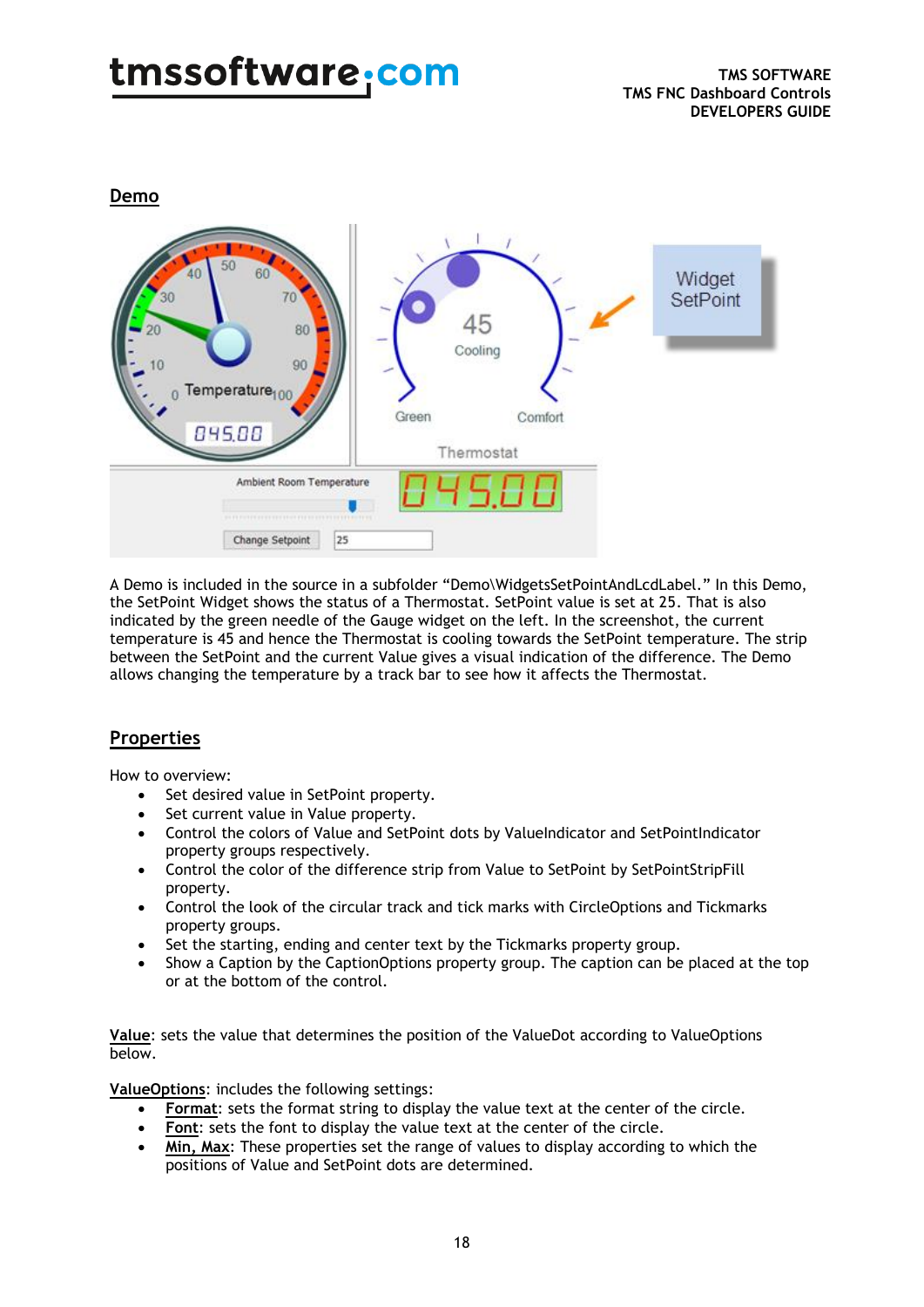**ValueIndicator**: sets the display of the Value Dot. This includes the following properties: properties

- **Kind**: sets the type of indicator which is piDot by default. If you select piBItmap, it allows you to display a custom bitmap assigned via the property BitmapName described below.
- **Size**: sets the diameter of the Value Dot.
- **Fill:** sets the color of the Value Dot.
- **BitmapName**: sets the name of a bitmap in a TMS BitmapContainer assigned to the WidgetProgress control. This bitmap is displayed as the Value Indicator if you set the kind above to piBitmap.

**SetPointIndicator**: sets the display of the SetPoint Dot. This uses similar properties described above for ValueIndicator. In addition, it uses the following properties to display the SetPoint Dot with an inner dot to distinguish it from the Value Dot.

- **InnerDotSize**: sets the diameter of the Inner Dot inside the SetPoint Dot.
- **InnerDotFill**: sets the color of the Inner Dot inside the SetPoint Dot.

**CircleOptions**: includes properties to control the display of the circular track. These are the same properties as described in WidgetProgress earlier. But WidgetSetPoint uses only a few of them as indicated below because it does not need to display a progress arc. You can ignore rest of the properties.

- **Fill**: sets the color of the circular track.
- **Thickness**: sets the thickness or width of the circular track.
- **Margin**: sets the space to leave on all the sides of the widget.
- **StartAngle**: sets the angle in degrees of the starting point of the circular track. The default value is angle 230.
- **EndAngle**: sets the angle in degrees of the ending point of the circular track. The default value is angle 130.

**Tickmarks**: includes properties to display tick marks around the circular track on the outside.

- **Count**: when set to a Non Zero value, shows that many tick marks around the progress circle. Default value is 15.
- **Size**: sets the length of the tick marks.
- **Stroke**: sets the stroke to draw tickmarks
- **Gap**: sets the gap between the circle and the start of a tick mark.
- **CenterText**: sets the text to show at the center of the tick mark circle below the Value Text at the center. For example, the screenshot above shows it as 'Cooling.'
- **StartEndMarkSize**: sets a different size (length) of the starting and ending tick mark.
- **StartEndMarkWidth**: sets a different width of the starting and ending tick mark. **StartText**: sets a text label to show near the starting mark. For example, the screenshot above shows it as 'Green.'
- **EndText**: sets a text label to show near the ending mark. For example, the screenshot above shows it as 'Comfort.'

**SetPointStripFill**: sets the color of the shaded difference strip joining the SetPoint and the Value Dots.

**CaptionOptions**: sets a caption to show on the widget. This includes the following settings:

- **Text:** sets the text for the caption
- **Font**: sets the font for the caption
- **Position**: sets the position for the caption to Top (cpTop) or Bottom (cpBottom) or cpNone to hide the caption even if the text is set.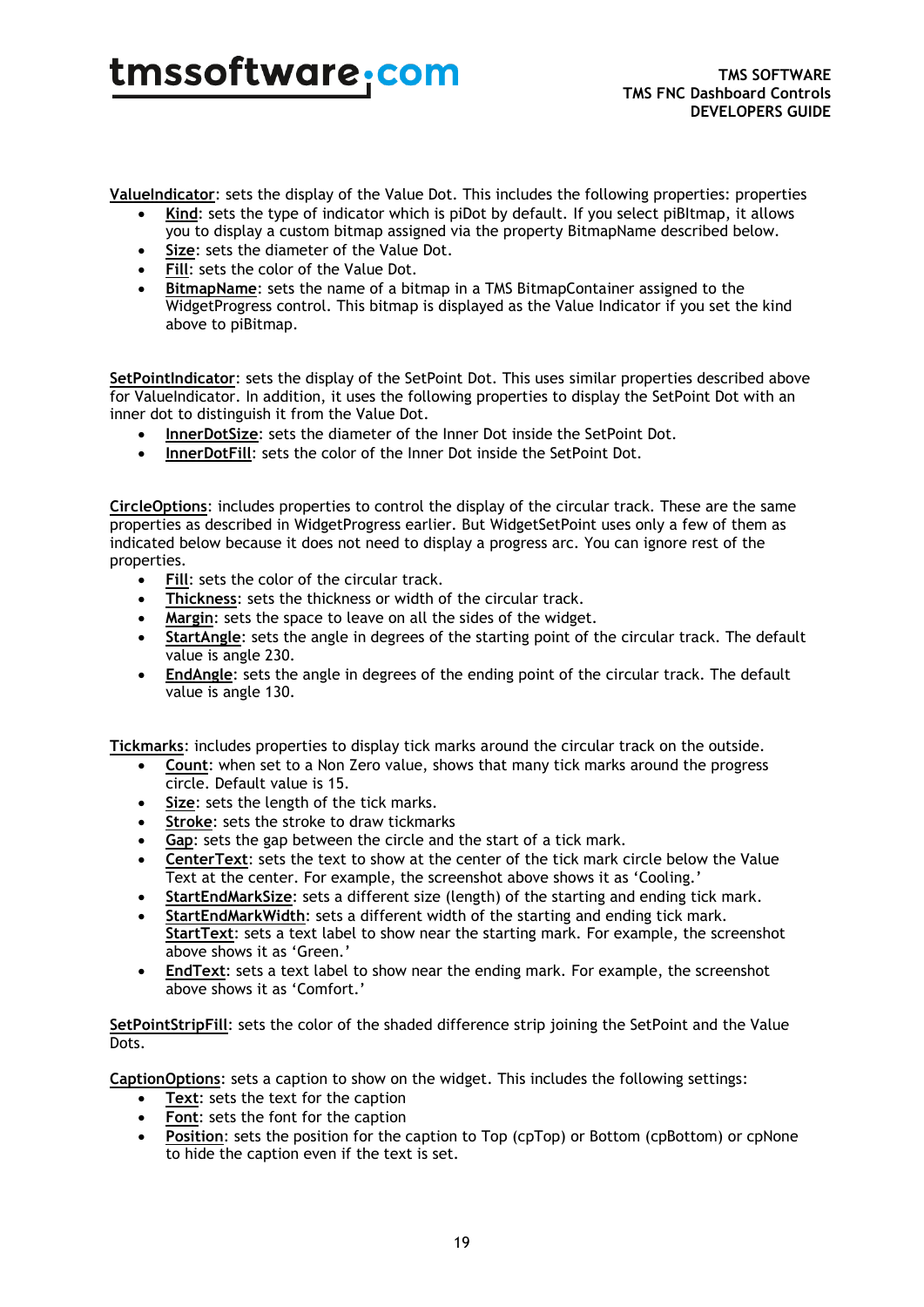When you set a caption, the size of the widget is reduced to make space for the caption.

#### **Code Snippets**

To set a SetPoint and a Value to show: TMSFNCWidgetSetPoint1.SetPoint := 25; TMSFNCWidgetSetPoint1.Value := 45;

To set the caption: TMSFNCWidgetSetPoint1.CaptionOptions.Text := 'Thermostat';

### To change Center Text:

TMSFNCWidgetSetPoint1.Tickmarks.CenterText := 'Heating'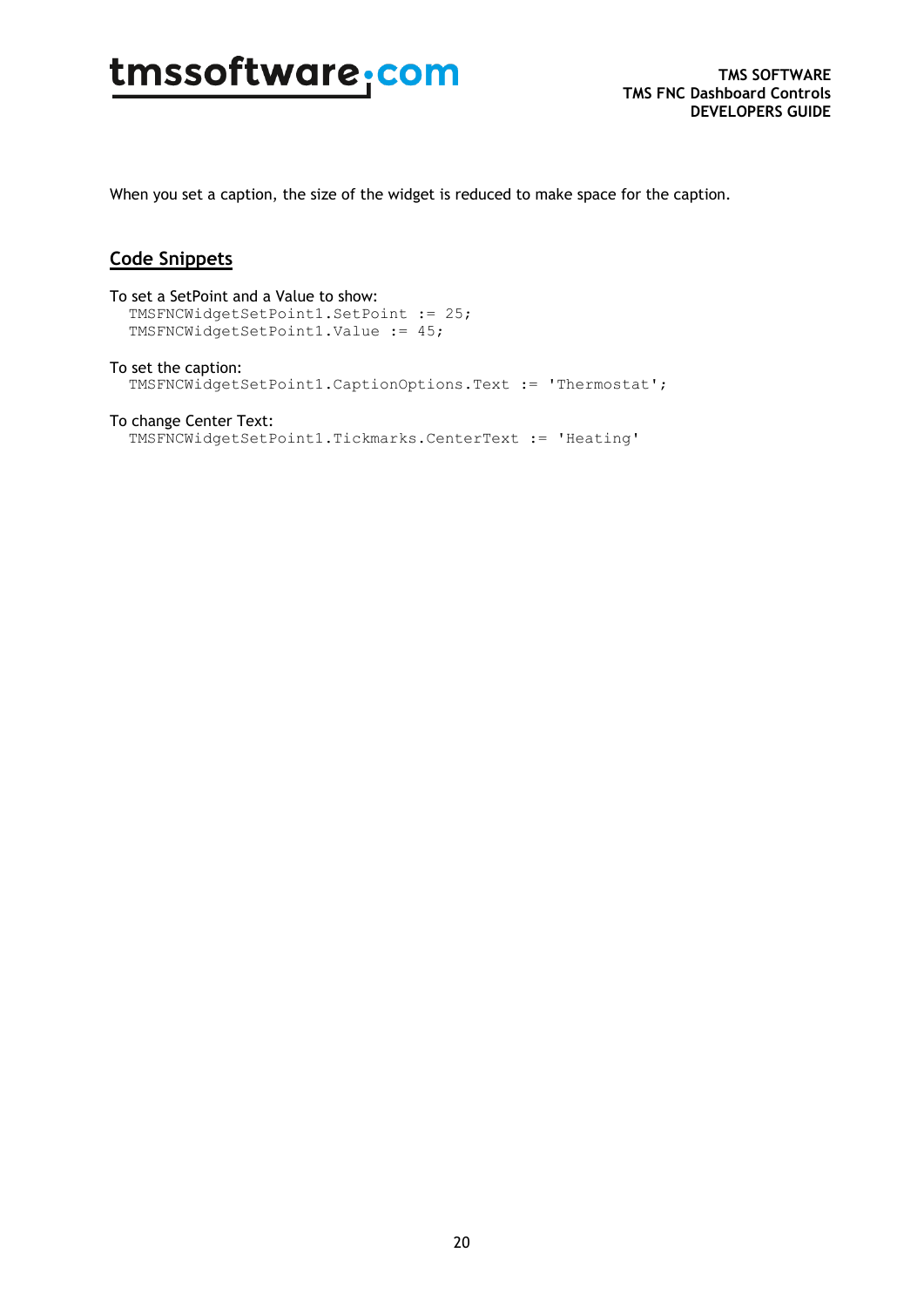### **TTMSFNCWidgetTrendIndicator**



### **Introduction**

TTMSFNCWidgetTrendIndicator displays a graph of Values and can accommodate a varying number of values, plotting them evenly distributed along the width. Hence, it is very convenient to display a trend.

#### **Features**

- Flexible, can accommodate a varying count of values, automatically fitting them to the width
- Ability to add the values directly in the Form Designer and in code
- Option to display as a bar graph with a property to control the gap
- Option to display a summary Value at the bottom along with a description text
- Properties to customize the color and the stroke used to draw the graph or bars

#### **Demo**

A Demo is included in the source in a subfolder "Demo\WidgetTrendIndicator." A screenshot is shown at the top above. The Demo generates random values to draw the graph. With each click of the button "Get Next Page Stats," the values are changed randomly and the graph changes. Switch ON the "Show Bars" option to show a bar graph as in the screenshot.

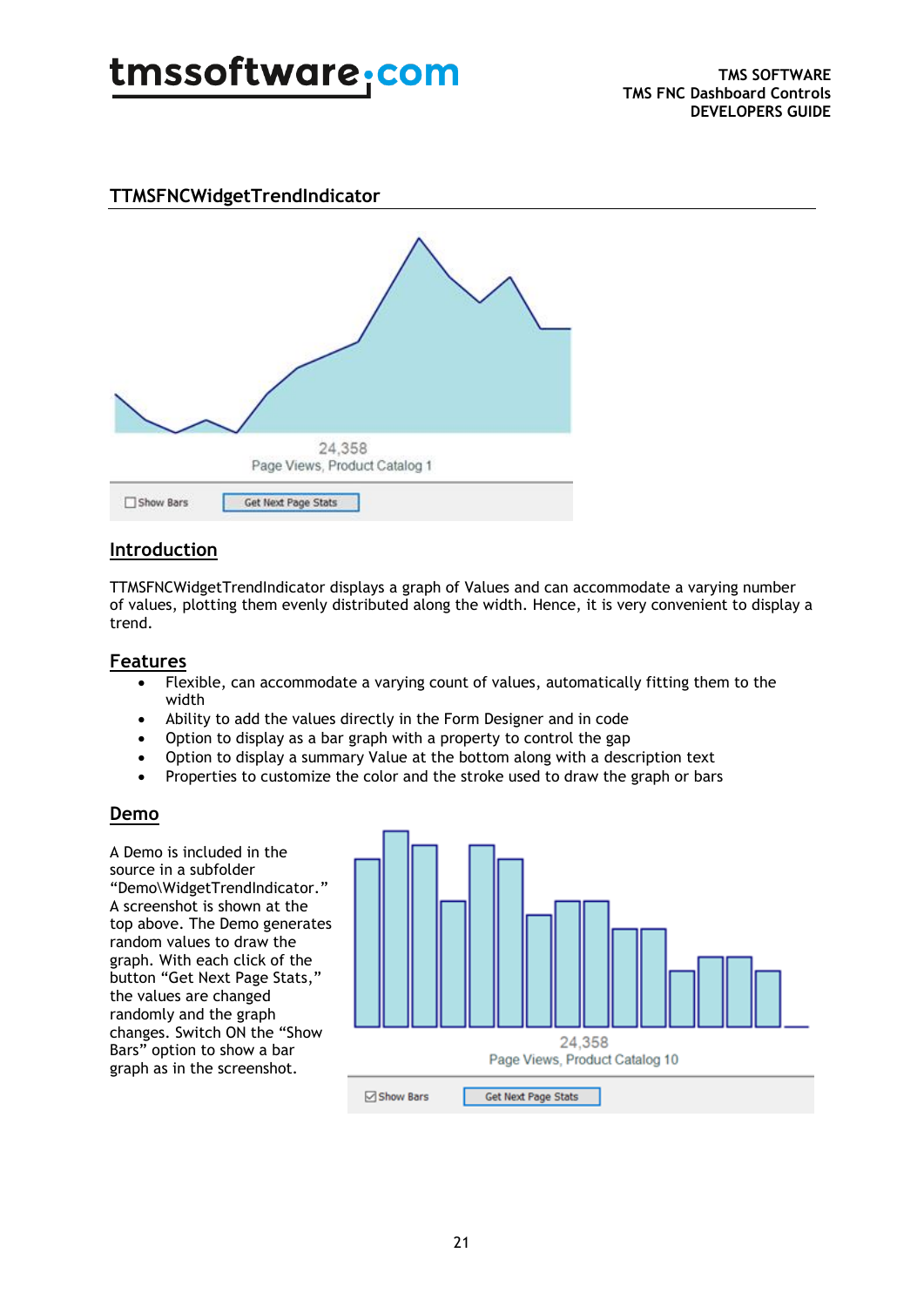### **Properties**

How to overview:

- Add Values to draw the graph in the Designer or in code. The graph plots them in the available width automatically.
- Optionally display the graph as a bar graph where you control the gap between the bars.
- Display a summary Value at the bottom along with a Description Text.
- Customize the color used to draw the graph line and the fill color for the graph separately.

. **Values**: contains the value items to plot the graph. Each item includes a Value property that you need to set. You can click the … for the property in the Object Inspector to manage the values, to add, reorder or delete values. You can also expand the property in the Structure window of Delphi IDE to inspect the values.

**GraphType**: sets the type of graph to show—**gtLine** or **gtBar**. The default value is gtLine.

**GraphColor**: sets the stroke for the graph line or the edges of the bars in case of bar graph.

**GraphFill**: sets the fill for the graph or the bars in case of bar graph. **Value**: sets the summary Value shown at the bottom. Application uses its own criteria to set this summary value.

**ValueFormat**: sets the format string to display the summary Value text at the bottom.

**ValueFont**: sets the font to display the summary value text at the bottom.

**DescriptionText**: sets the Description Text shown below the summary value at the bottom.

**DescriptionFont**: sets the font to display the Description Text.

#### **Code Snippets**

```
To fill Values:
var
   v: TTMSFNCWidgetTrendValue; 
begin
   ….
   TMSFNCWidgetTrendIndicator1.Values.BeginUpdate;
   try
     TMSFNCWidgetTrendIndicator1.Values.Clear;
     for I := 0 to 15 do
     begin
       v := TMSFNCWidgetTrendIndicator1.Values.Add;
       v.Value := ..avalue from application..
     end;
   finally
     TMSFNCWidgetTrendIndicator1.Values.EndUpdate;
   end;
 …
```
#### To set description text and a summary value at the bottom:

```
 TMSFNCWidgetTrendIndicator1.DescriptionText := 'Page Views';
 TMSFNCWidgetTrendIndicator1.Value := 24358;
```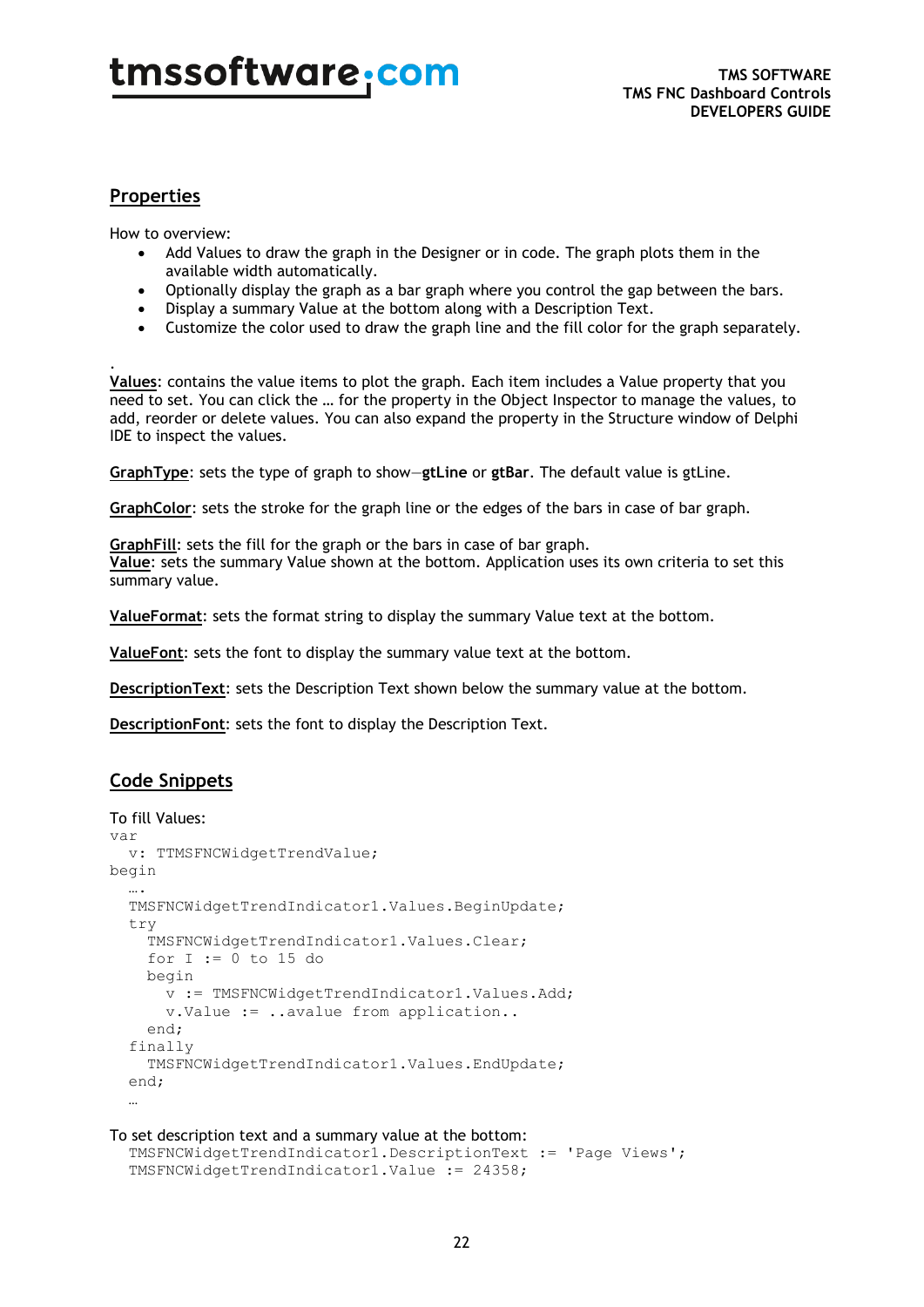#### To change the type of the graph:

TMSFNCWidgetTrendIndicator1.GraphType := gtBar;

Or,

TMSFNCWidgetTrendIndicator1.GraphType := gtLine;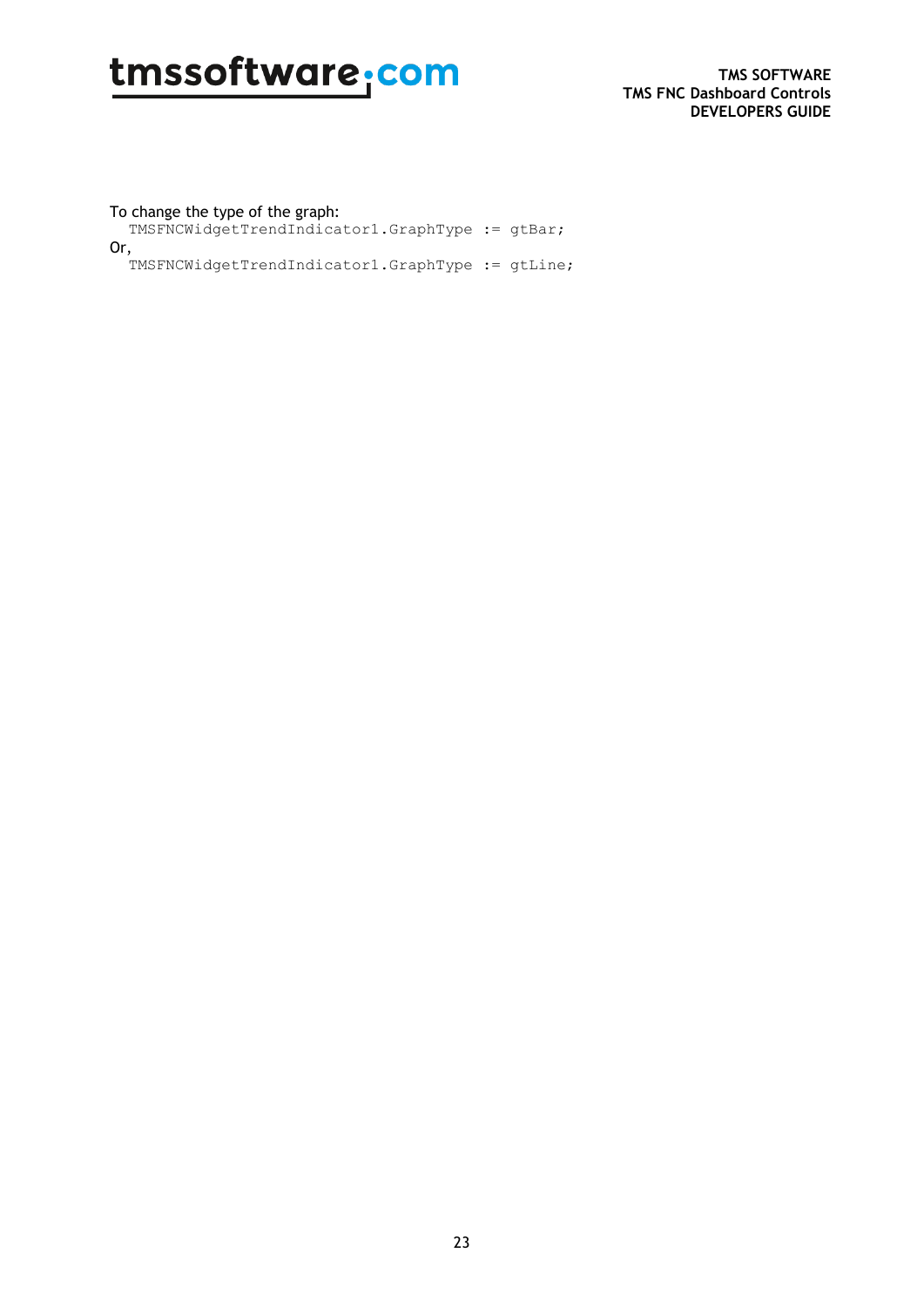#### **TTMSFNCWidgetArrow**



#### **Introduction**

TTMSFNCWidgetArrow displays an arrow that changes color depending on its angle set in the **Value** property. The Value (angle) can be set to minimum -90 degrees and maximum +90 degrees. The minimum value corresponds to a Pointing Down arrow and maximum value corresponds to a Pointing Up arrow. As the Value (angle) changes from -90 to 0 to +90, the color of the arrow changes from Red to Yellow to Green. This is shown in the screenshots at various Values as the arrow rotates and changes color. This can be a useful visual indication of a progress from Red (starting) to Green (Finished).

#### **Features**

- Impressive display of status of a process with an arrow that goes from Down to Up direction with a color that changes continuously with the changing direction of the arrow
- Option to display either the angle or a status text by the side of the arrow
- Properties to customize the color of the arrow at the -90, 0 and +90 angle positions. The arrow automatically uses intermediate colors at intervening angle positions.
- Properties to customize the shape of the arrow by the ArrowOptions property group.
- Option to display a Caption text at the top or bottom

#### **Demo**

A Demo is included in the source in a subfolder "Demo\WidgetArrow." This Demo uses the WidgetArrow to show the overall progress of a backup operation. With each click of the button "Update Status," the backup progresses, and the arrow goes from the Down to Right, then to Up position, changing its color from Red to Yellow to Green.

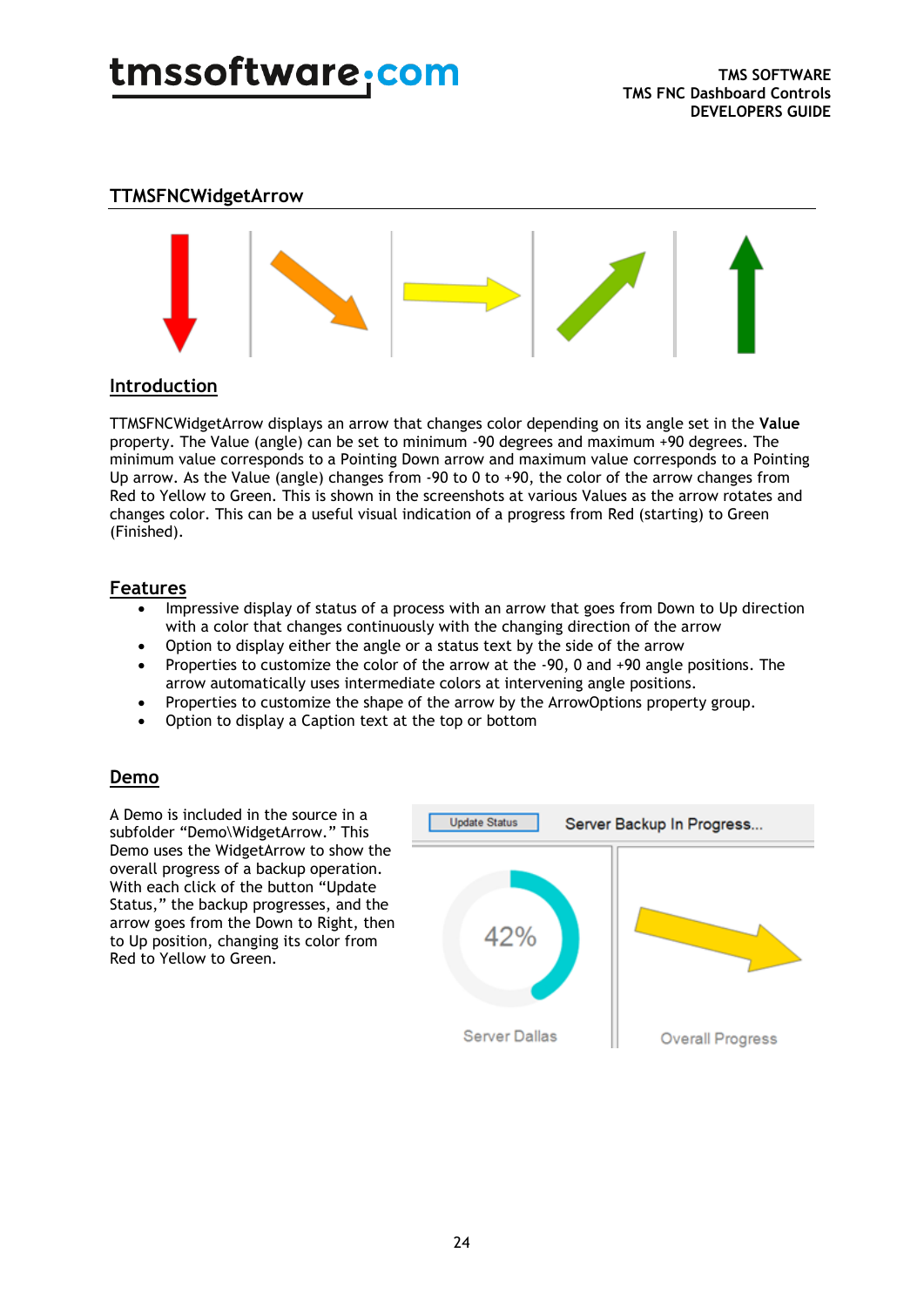### **Properties**

How to overview:

- Set the Value (angle) in the range  $-90$  to  $+90$  to show the arrow at that angle with an intermediate color between red and green.
- The Value is displayed by the side of the arrow or can be switched off by making ValueFormat property empty.
- ValueFormat can be set to a fixed text to display the text by the side of the arrow.
- Customize the color of the arrow at the -90, 0 and +90 values by the ArrowOptions property group.
- Customize the shape of the arrow by the ArrowOptions property group.
- Show a Caption by the CaptionOptions property group. The caption can be placed at the top or at the bottom of the control.

**Value**: sets the Value that is an angle in the range -90 to +90.

**ValueFont**: sets the font to display the value.

**ValueText**: sets the text to display by the side of the arrow. By default is a Format '%g' to display the Value. But this can be a fixed text too that shows a changing status based on the requirements of the application. It can even be an empty string so that nothing is displayed.

**ArrowOptions**: include the properties to control the color and shape of the arrow.

- **ColorFrom**: sets the color of the arrow at Value -90 (Down)
- **ColorAtZero**: sets the color of the arrow at Value 0 (Right)
- **ColorTo**: sets the color of the arrow at Value +90 (Up)
- **Border:** sets the stroke for the border of the arrow
- Width: sets the width of the stem of the arrow
- **HeadLength**: sets the length of the head (along the direction of the arrow)
- **HeadWidth**: sets the width of the head where it starts

**CaptionOptions**: sets a caption to show on the widget. This includes the following settings:

- **Text**: sets the text for the caption
- **Font**: sets the font for the caption
- **Position**: sets the position for the caption to Top (cpTop) or Bottom (cpBottom) or cpNone to hide the caption even if the text is set.

When you set a caption, the size of the widget is reduced to make space for the caption.

#### **Code Snippets**

```
To set a Value (angle) based on a percent progress value:
   TMSFNCWidgetArrow1.Value := 
                  Round(GetArrowValue(TMSFNCWidgetProgress1.Value));
Where the function GetArrowValue is:
   function GetArrowValue(APosition: Single): Single;
   begin
    result := -90 + (APosition / 100.0) * 180; end;
```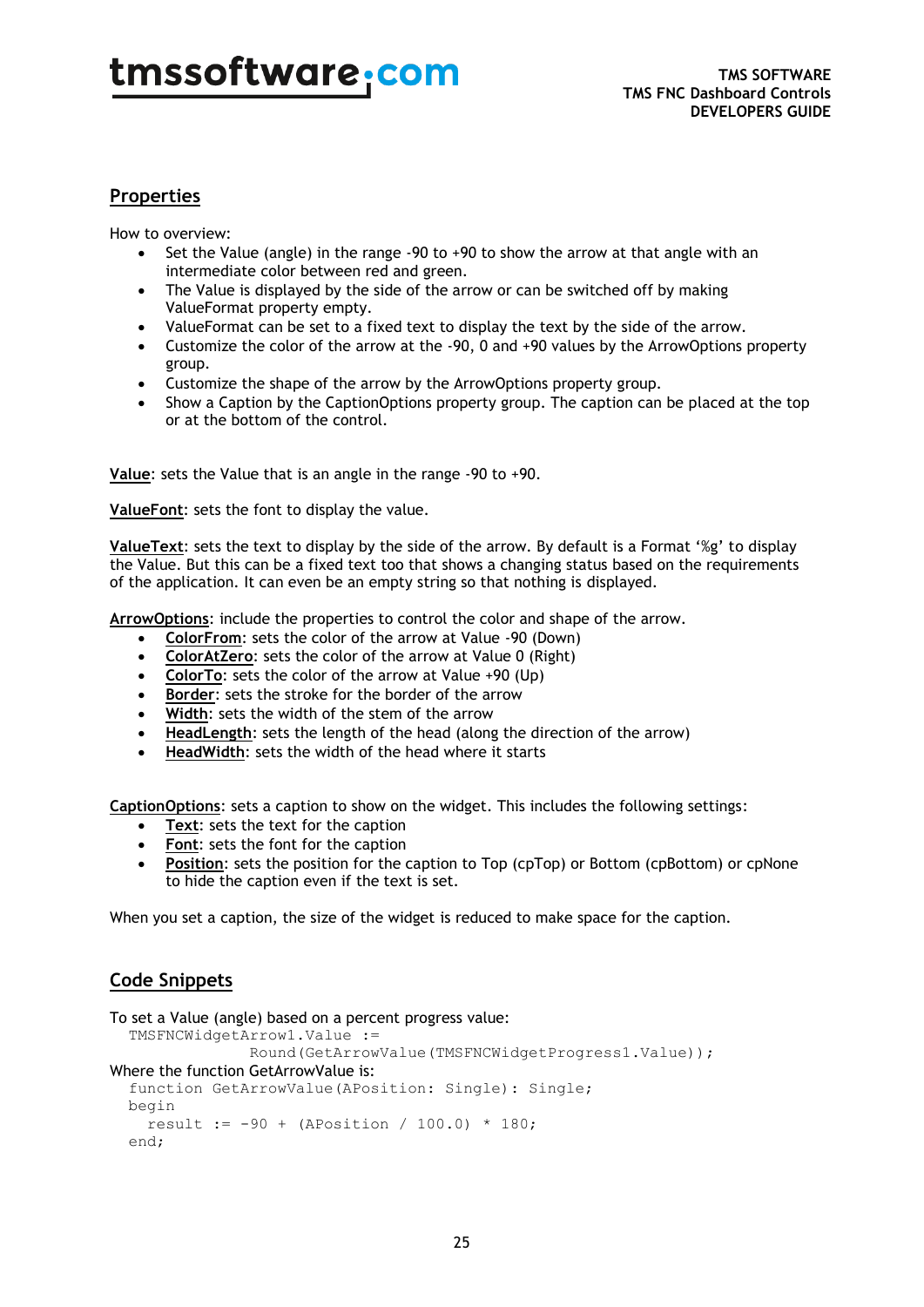In the Demo, the following code changes the shape of the arrow which is different from the default shape:

TMSFNCWidgetArrow1.ArrowOptions.Margin := 10; TMSFNCWidgetArrow1.ArrowOptions.Width := 30; TMSFNCWidgetArrow1.ArrowOptions.HeadWidth := 60; TMSFNCWidgetArrow1.ArrowOptions.HeadLength := 60;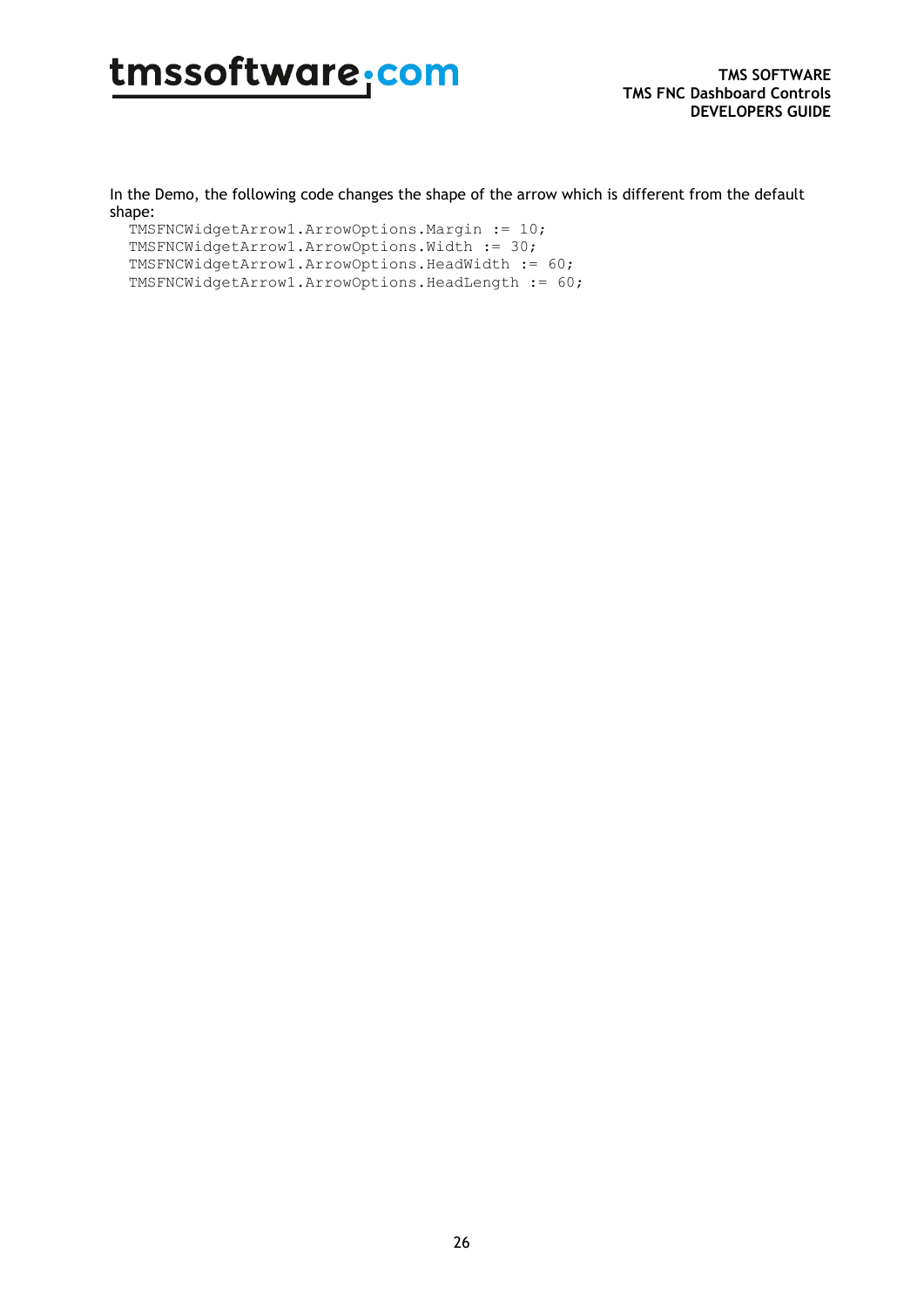### **TTMSFNCWidgetGauge**



#### **Introduction**

TTMSFNCWidgetGauge is an Instrumentation control to visualize data as a meter with optionally smooth animation.

#### **Features**

- Specify any range to show on the meter with **Divisions** and subdivisions.
- Set a **Value** for the main Needle.
- Specify a **Threshold** subrange to be shown on the rim.
- Specify additional ranges with colored **Sections** with custom margins.
- Add **Extra Needles** to show multiple values.
- Enable Animation to move needles in animated motion.
- Get an LCD display of the value at the bottom. Hide this display by the Digit property group.
- Set a Dial text for short description.
- Completely customize the color and size of various items like needles, arcs, marks, sections and more as shown in the screenshots on this page.

#### **Demo**

A Demo is included in the source in a subfolder "Demo\WidgetGauge." It shows a customized Gauge that shows Temperature. You can change the Temperature on the track bar to see how it works. Switch ON Animation to see how the change is animated. Also see how the feature to show Sections with custom margin works.

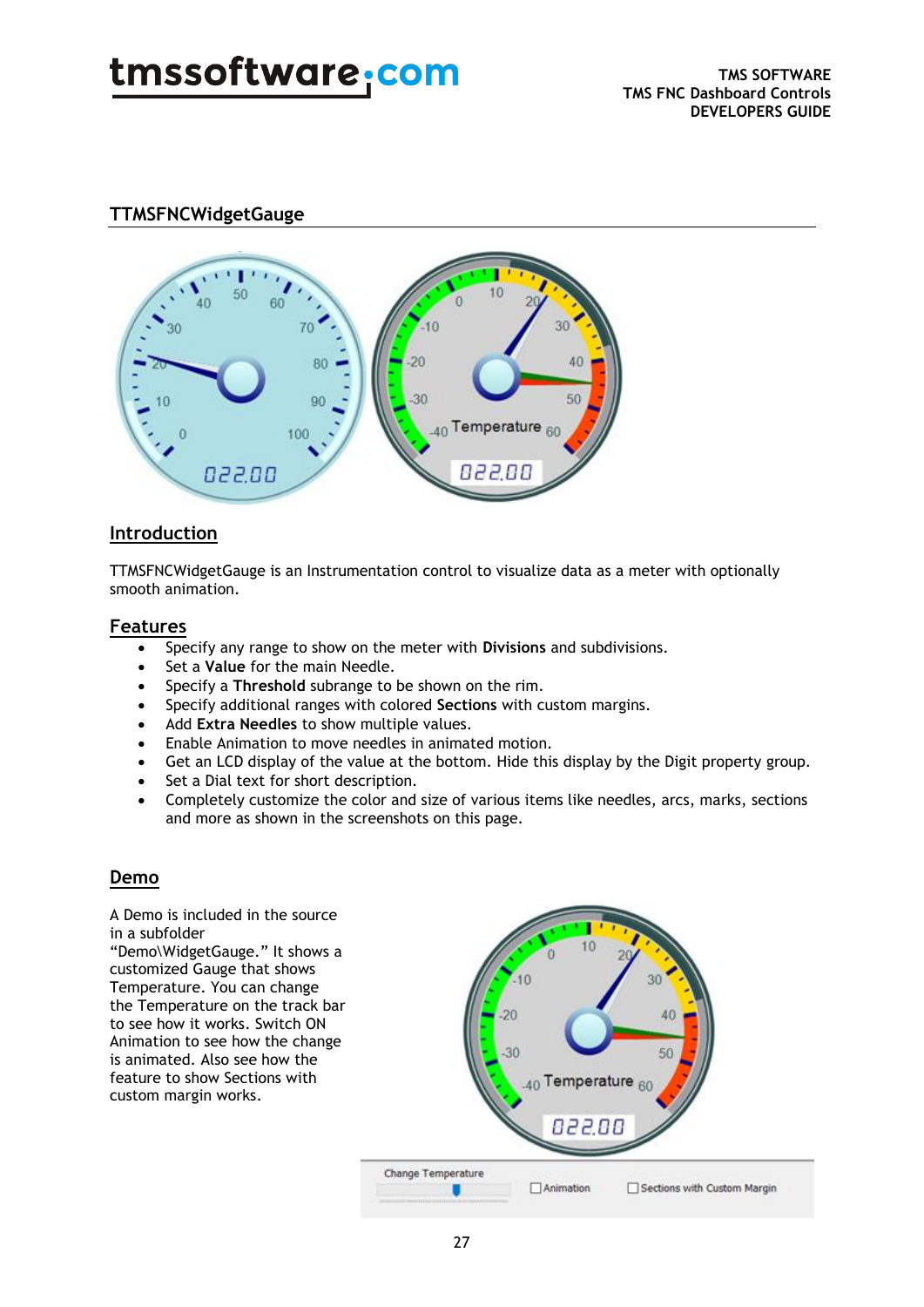### **Properties**

. **Value**: sets the Value to show.

**ValueFormat**: sets the format to show on the LCD panel.

**ValueFont**: sets the font to display the values on the divisions.

**DialText**: sets the short description text on the dial.

**DivisionCount**: sets the number of divisions to show on the scale. **DivisionColor**: sets the color of the division mark. **DivisionWidth**: sets the width of the division mark. **SubDivisionCount**: sets the number of subdivisions with divisions. **SubDivisionColor**: sets the color of subdivision mark. **SubDivisionWidth**: sets the width of the subdivision mark.

**OuterCircle**: sets the color and width of the outermost circle. **OuterRim**: sets the color and width of the outer rim which is shown on top of the outer circle. **InnerCircle**: sets the color and width of the innermost circle.

**Arc**: includes the following properties

- **Color**: sets the color of the Arc that is between the outer circle and inner circle.
- **Width**: sets the width of the Arc.
- **StartAngle**: sets the start angle of the Arc.
- **EndAngle**: sets the end angle of the Arc.
- **Threshold**: This is a Subrange that can be shown in the form of a Sub Arc in the above Arc. It includes many sub properties that allow to specify the Threshold Arc.

**Digit**: includes the properties to control the display of LCD digits.

- **Visible**: Shows or hides the LCD panel
- **Color**: sets the color of the digit
- **BackgroundColor**: sets the background color of the LCD panel. Make it same as InnerCircle to make it look transparent.

**Needle**: sets color of various parts of the needle.

**Animation**: when set to true makes the needle move to the next value in animation.

**ExtraNeedles**: allows to add more needles to the gauge as required either in Designer or by code. Each such extra needle has its own Value property and a set of color properties.

**Sections**: allows to divide the scale and dial into multiple sections (sub ranges) with their own color and margins. Please see the screenshot of the Demo above to where 3 sections are shown in different color. These sections can be added in Designer or by code.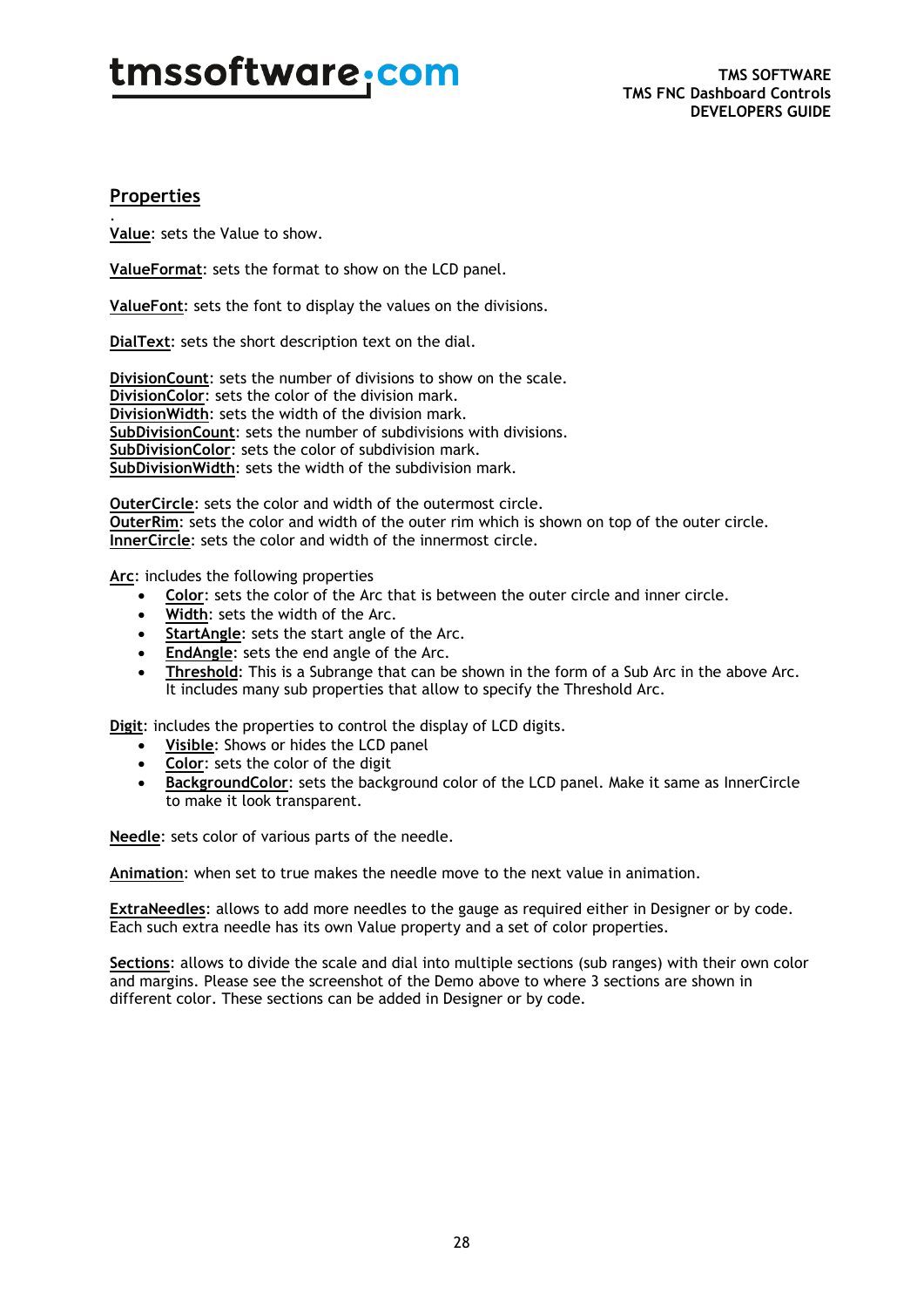#### **Code Snippets**

In the Demo, the following code was used to set up the Gauge for min, max values and with a different color scheme:

```
 TMSFNCWidgetGauge1.Value := 0;
 TMSFNCWidgetGauge1.MinimumValue := 0;
 TMSFNCWidgetGauge1.MaximumValue := 100;
 TMSFNCWidgetGauge1.OuterCircle.Color := gcDarkslategray;
 TMSFNCWidgetGauge1.InnerCircle.Color := gcLightgray;
 TMSFNCWidgetGauge1.OuterRim.Color := gcLightgray;
 TMSFNCWidgetGauge1.Arc.Color := gcMedGray;
 TMSFNCWidgetGauge1.Arc.Threshold.Color := gcDarkslategray;
 TMSFNCWidgetGauge1.Digit.BackGroundColor := gcWhite;
 TMSFNCWidgetGauge1.DialText := 'Temperature';
 TMSFNCWidgetGauge1.Font.Color := gcBlack;
```
#### Add Sections to show different subranges:

```
 TMSFNCWidgetGauge1.Sections.BeginUpdate;
 try
   aSection := TMSFNCWidgetGauge1.Sections.Add;
  aSection.StartValue := 20;
  aSection.EndValue := 30;
  aSection.Color := gcLime;
  aSection.SectionType := stBorder;
  aSection := TMSFNCWidgetGauge1.Sections.Add;
  aSection.StartValue := 30;
  aSection.EndValue := 100;
  aSection.Color := gcOrangeRed;
  aSection.SectionType := stBorder;
 finally
   TMSFNCWidgetGauge1.Sections.EndUpdate;
 end;
```
Add an Extra Needle and set it to the same value as SetPoint in the Demo:

```
 aNeedle := TMSFNCWidgetGauge1.ExtraNeedles.Add;
 aNeedle.ShineColor := gcDarkGreen;
 aNeedle.ShineColorTo := gcLime;
 aNeedle.Value := 25;
```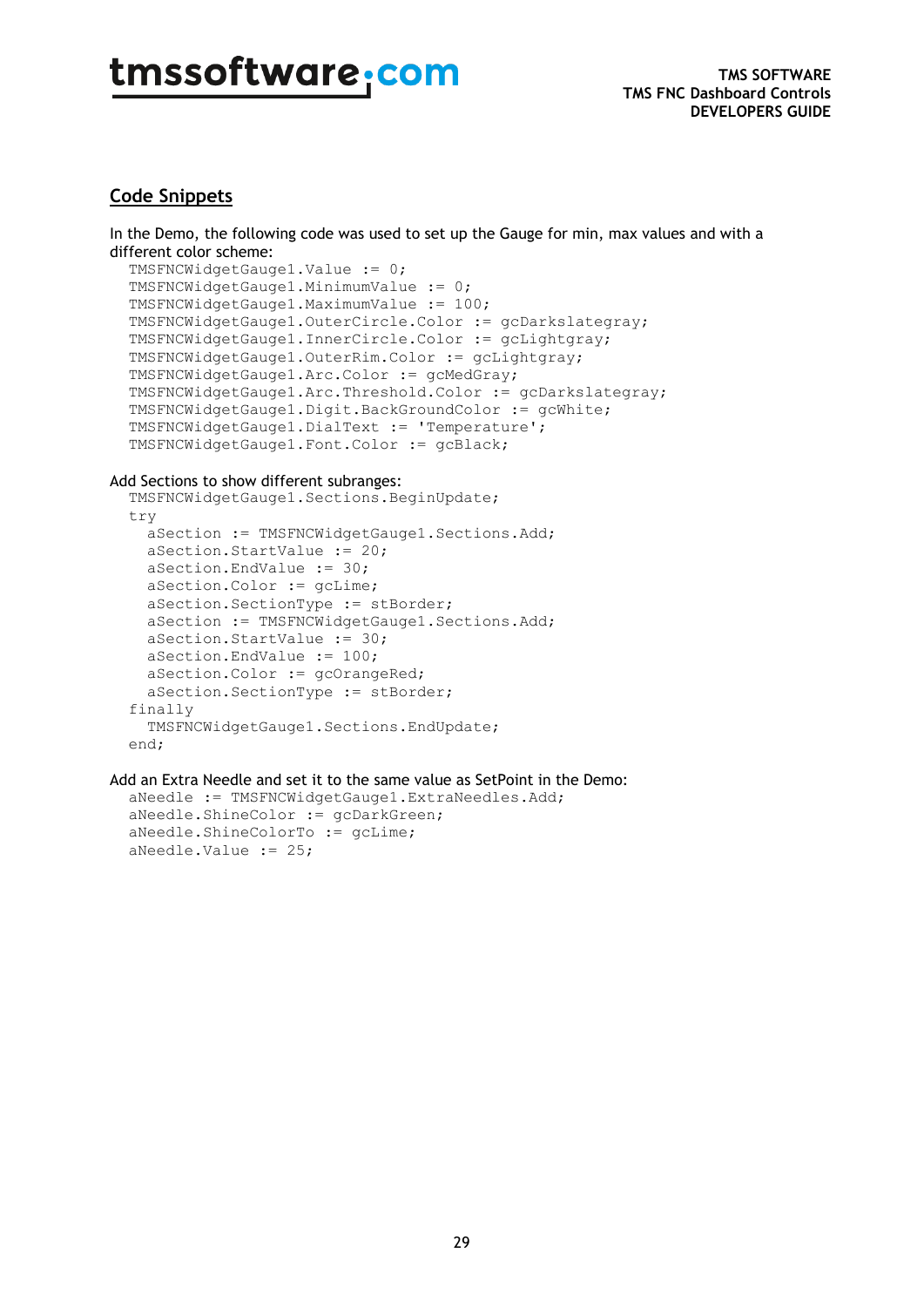

### **TTMSFNCWidgetDistributionIndicator**

### **Introduction**

TTMSFNCWidgetDistributionIndicator displays a distribution graph of Values and can accommodate a varying number of values. Moreover, it can display 5 types of graphs—Donut, Pie, Funnel, Horizontal bar and Vertical bar. The Donut and Funnel bar is already shown above. Here are the pictures of Horizontal bar, Vertical bar and Pie graphs.

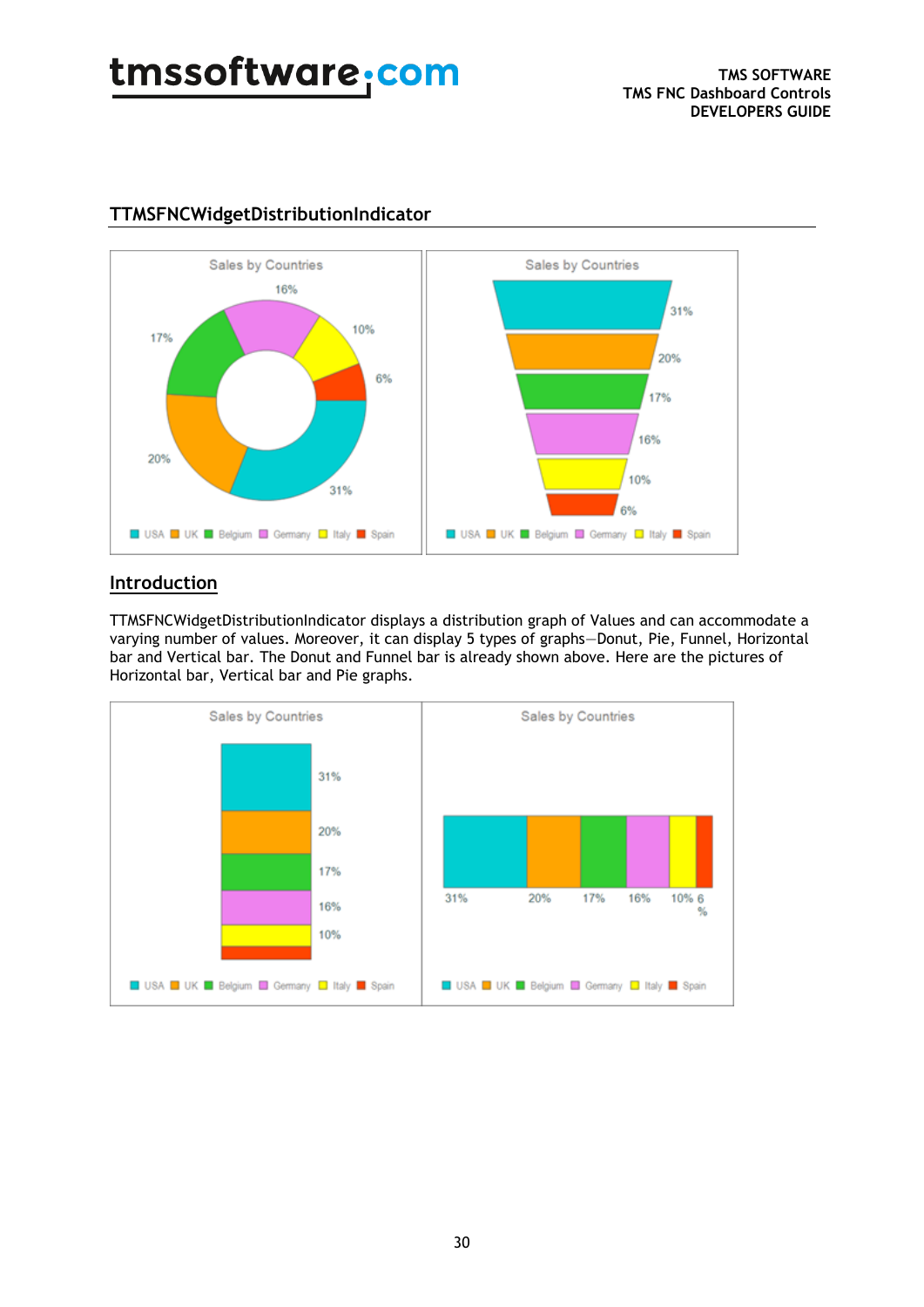

#### **Features**

- Display the same distribution graph as a Donut, Funnel, Pie, Horizontal bar or Vertical bar
- Flexible, can accommodate a varying count of values, calculating the distribution automatically
- Ability to add the values directly in the Form Designer and in code.
- Option to show the values as Percentages or Absolute values
- Options to show a Header / Footer
- Properties to customize the colors of value items

#### **Demo**

A Demo is included in the source in a subfolder "Demo\WidgetDistributionIndicator." A drop down list allows you to switch between the 5 types of graphs. You can also choose to view either Percentage or Absolute values.

#### **Properties**

How to overview:

- Add Values to draw the graph in the Designer or in code. The graph calculates the percentages of the distribution automatically.
- Switch between above 5 types of graph views by the property DistributionType.
- Show the values on the graph in Percent or Absolute by the property ValueType.
- Optionally show a Header, Footer on the widget.

**Values**: contains the value items to plot the graph. Each item includes a Value property that you need to set. You can click the … for the property in the Object Inspector to manage the values, to add, reorder or delete values. You can also expand the property in the Structure window of Delphi IDE to inspect the values.

Each Value Item contains the following properties:

- **Value**: sets the value for the item
- **Text**: sets the text for the item
- **Fill**: sets the color fill for the item's graph
- **Stroke:** sets the stroke for the item's graph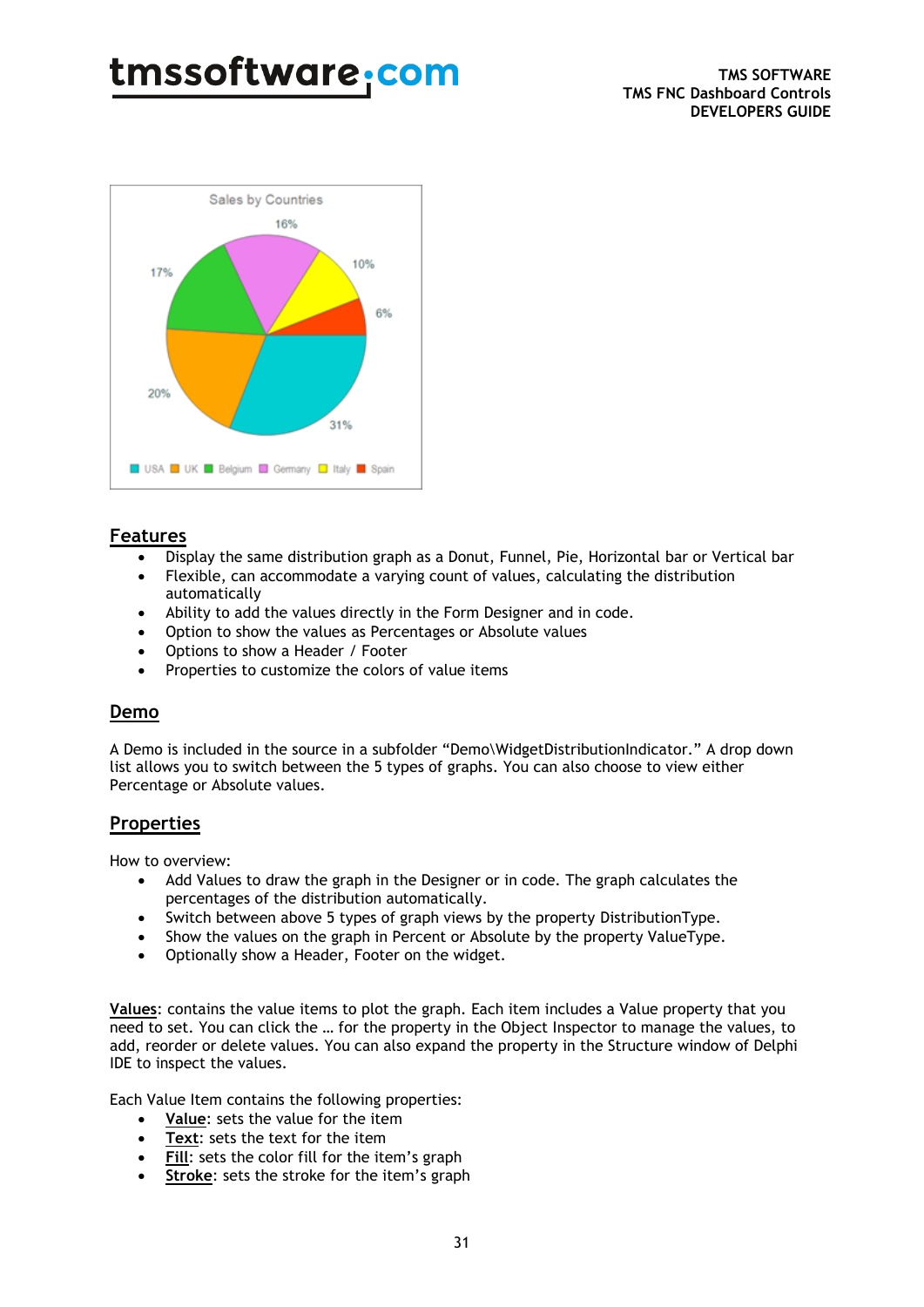**DistributionType**: sets the type of graph to show—d**tDonut, dtPie, dtFunnel, dtHorizontalBar, or dtVerticalBar**.

**ValueType**: sets the value type to show on the graph—**vtAbsolute** or **vtPercentage**. The format of the value display is controlled by the properties **ValueFormatAbsolute** and **ValueFormatPercentage** respectively.

**ValueFont**: sets the font to display the value text.

**Header**: sets the header to display on the widget. It includes the sub properties **Text**, **Font** and **Visible** (to show or hide the header).

**Footer**: sets the footer to display on the widget. It includes the sub properties **Text**, **Font** and **Visible** (to show or hide the footer).

#### **Code Snippets**

To fill Values (sample code from Demo):

```
 TMSFNCWidgetDistributionIndicator1.Values[0].Value := 31 * 100;
  TMSFNCWidgetDistributionIndicator1.Values[0].Text := 'USA';
  TMSFNCWidgetDistributionIndicator1.Values[1].Value := 20 * 100;
  TMSFNCWidgetDistributionIndicator1.Values[1].Text := 'UK';
 TMSFNCWidgetDistributionIndicator1.Values[2].Value := 17 * 100;
 TMSFNCWidgetDistributionIndicator1.Values[2].Text := 'Belgium';
 TMSFNCWidgetDistributionIndicator1.Values[3].Value := 16 * 100;
 TMSFNCWidgetDistributionIndicator1.Values[3].Text := 'Germany';
 TMSFNCWidgetDistributionIndicator1.Values[4].Value := 10 * 100;
 TMSFNCWidgetDistributionIndicator1.Values[4].Text := 'Italy';
 TMSFNCWidgetDistributionIndicator1.Values[5].Value := 6 * 100;
 TMSFNCWidgetDistributionIndicator1.Values[5].Text := 'Spain';
```
#### To change the graph type as Funnel:

TMSFNCWidgetDistributionIndicator1.DistributionType := dtFunnel;

#### To set a Header:

TMSFNCWidgetDistributionIndicator1.Header.Text := 'Sales by Countries';

#### To change to show Absolute values instead of percentages:

TMSFNCWidgetDistributionIndicator1.ValueType := vtAbsolute;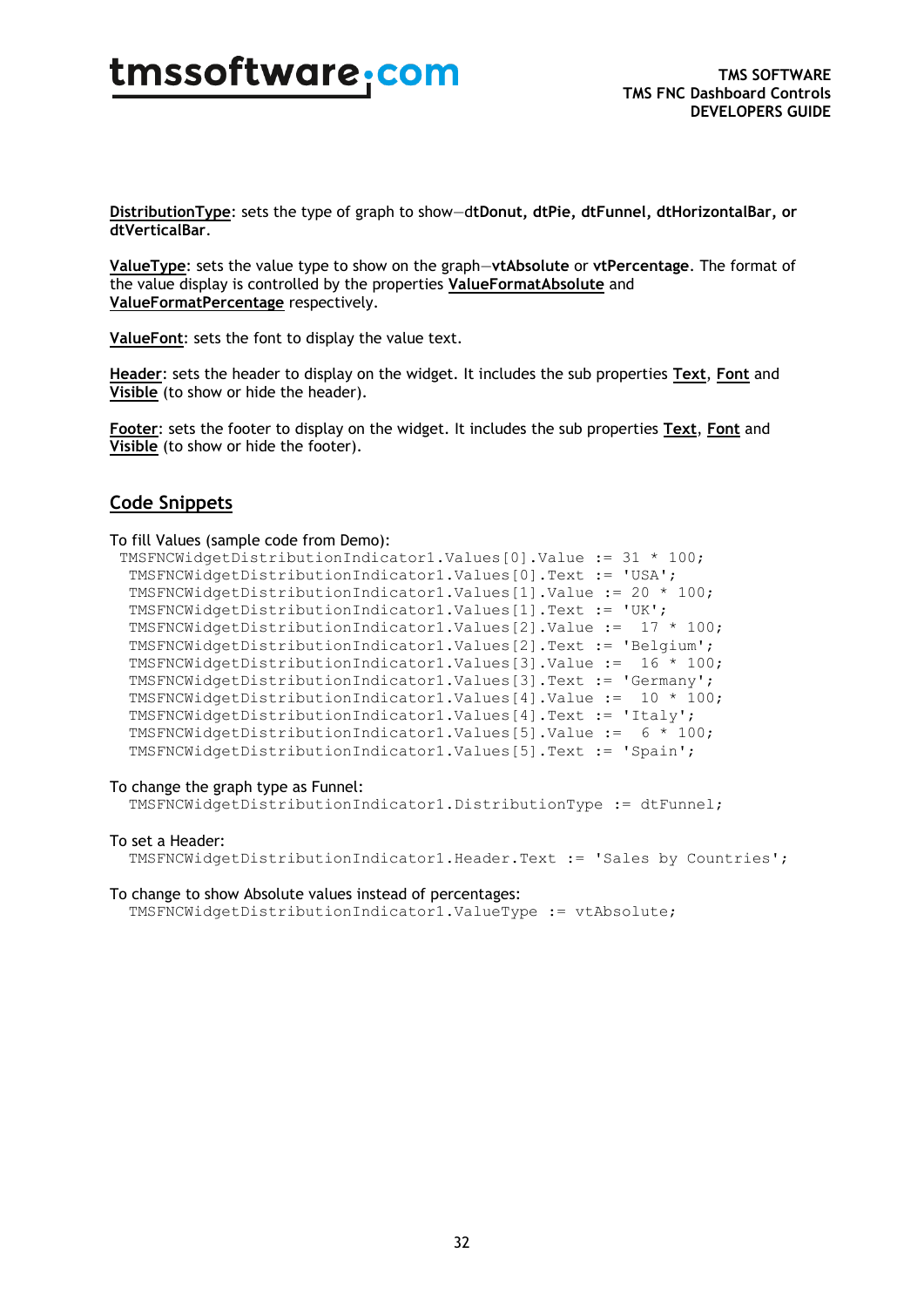### **TTMSFNCWidgetLCDLabel**



#### **Introduction**

TTMSFNCWidgetLCDLabel displays values via 7-segment LCDs with the possibility to add complex gradients and textures.

#### **Features**

- Allows background fill, including gradient
- 7-Segment LCDs
- Can display Time too

#### **Demo**

There is no separate demo. You can see the demo for WidgetSetPoint to see an example of this widget that displays the temperature.

#### **Properties**

. **Fill**: sets the background color of the label

**Caption**: includes the following settings

- **Value**: sets the value to display
- **ValueType**: sets the type of the value. Choices are vtNormal or vtDateTime.
- **Format:** sets the format to display the value in case of vtNormal.
- **TimeFormat**: sets the format to display the value in case of vtDateTime.
- **Fill**: sets the color of the ON segments
- **FillOff**: sets the color of the OFF segments